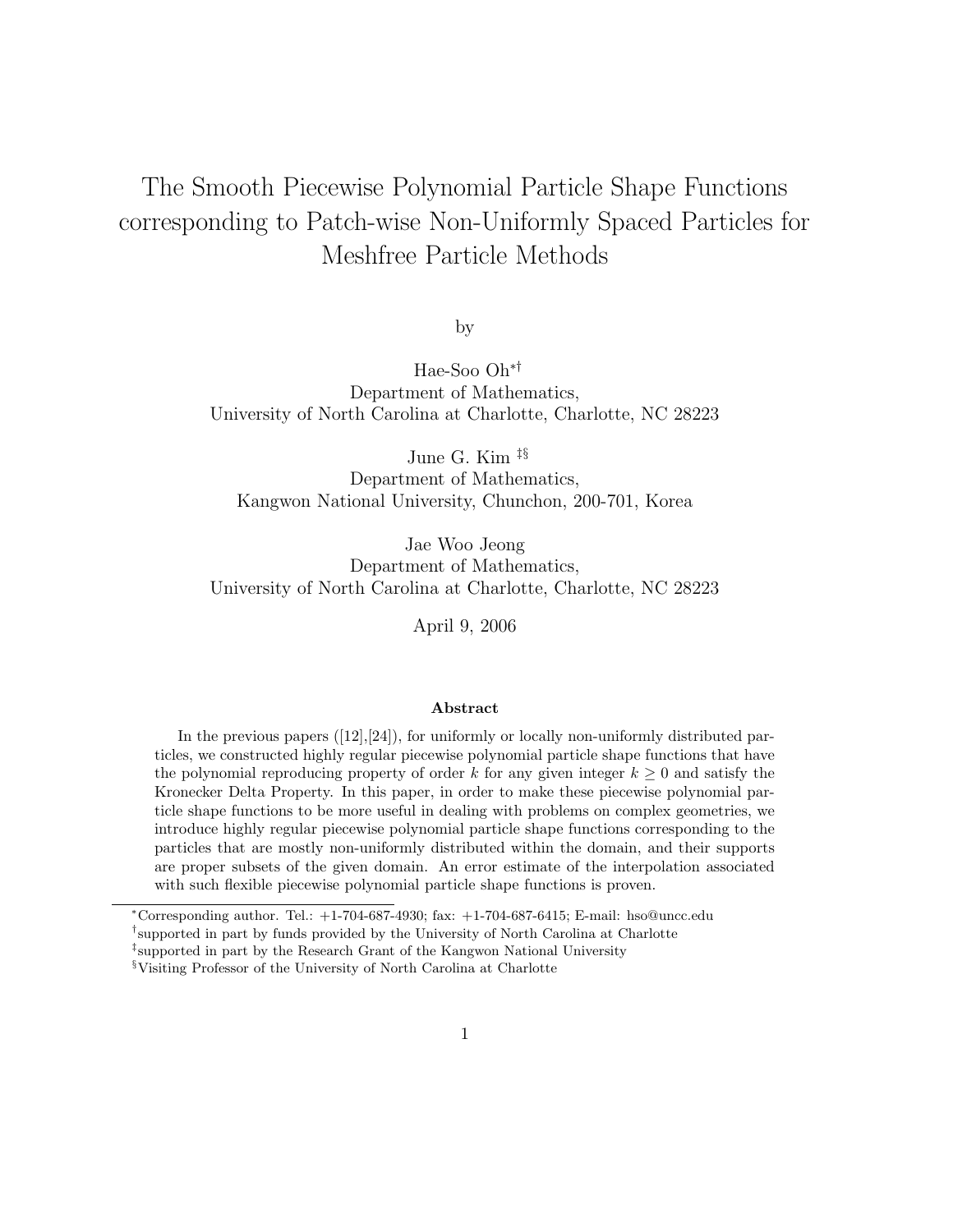Keywords: The reproducing polynomial particle shape functions; patch-wise uniformly spaced particles; Reproducing kernel particle method(RKPM); Interpolation error estimate; Non-uniformly distributed particles; Kronecker Delta Property.

#### 1 Introduction

For the last half century, the finite element method(FEM) has been widely used to solve many important science and engineering problems. However, the classical FEM has several obstacles, such as mesh refinement and constructing smooth global basis functions.

Recently several generalized finite element methods (GEFM) that circumvent the obstacles of the conventional FEM were introduced. Among many GFEMs that use meshes minimally or do not use meshes at all  $([1],[2],[3],[4])$ , those methods related to this paper are Element Free Galerkin Method (EFGM) ([1],[10],[11],[13],[14], [15],[18],[19],[20]), h-p Cloud Method([8],[9]), Partition of Unity Finite Element Method (PUFEM)([21],[25],[26]), and Reproducing Kernel Element Method  $(RKEM)$  ([15],[16],[17]). This paper is closely related to those element free methods: RKPM and RKEM.

The Reproducing Kernel Particle Method  $(RKPM)$   $(10,11,15,18,19,120)$  is a mesh free method that yields highly accurate approximation to smooth functions by using the reproducing kernel shape functions that can exactly interpolate the polynomials of a fixed degree. The RKP(reproducing kernel particle) shape functions can be constructed to be smooth up to any desired order by selecting smooth window functions.

However, the RKP shape functions constructed by using specific window functions are generally fractional functions with complicate denominators that are solutions of the system of algebraic equations. Thus, these RKP shape functions have the following difficulties:

(1) They do not satisfy the Kronecker delta property; hence, it has difficulties in dealing with Dirichlet boundary conditions.

(2) Accuracy is compromised in numerical integrations for these complex fractional shape functions.

In order to alleviate these obstacles, in our previous papers $([12],[24])$ , we constructed piecewise polynomial  $\mathcal{C}^r$ -reproducing polynomial particle shape functions associated with uniformly (or non-uniformly) distributed particles, that satisfy the Kronecker delta property, for any integer  $r \geq 0$ , and any desired reproducing order. However, the particle shape functions obtained by the tensor product of these piecewise polynomial one dimension particle shape functions are not practical in higher dimensional problems, especially when the solution domain is non-convex.

In this paper, we propose a flexible method to construct piecewise polynomial particle shape functions associated with patch-wise uniformly (or non-uniformly) distributed particles in a convex (or non-convex) polygonal domain. The proposed method is schematically described as follows:

(1) We construct a reference patch  $\Omega$  that satisfies the following: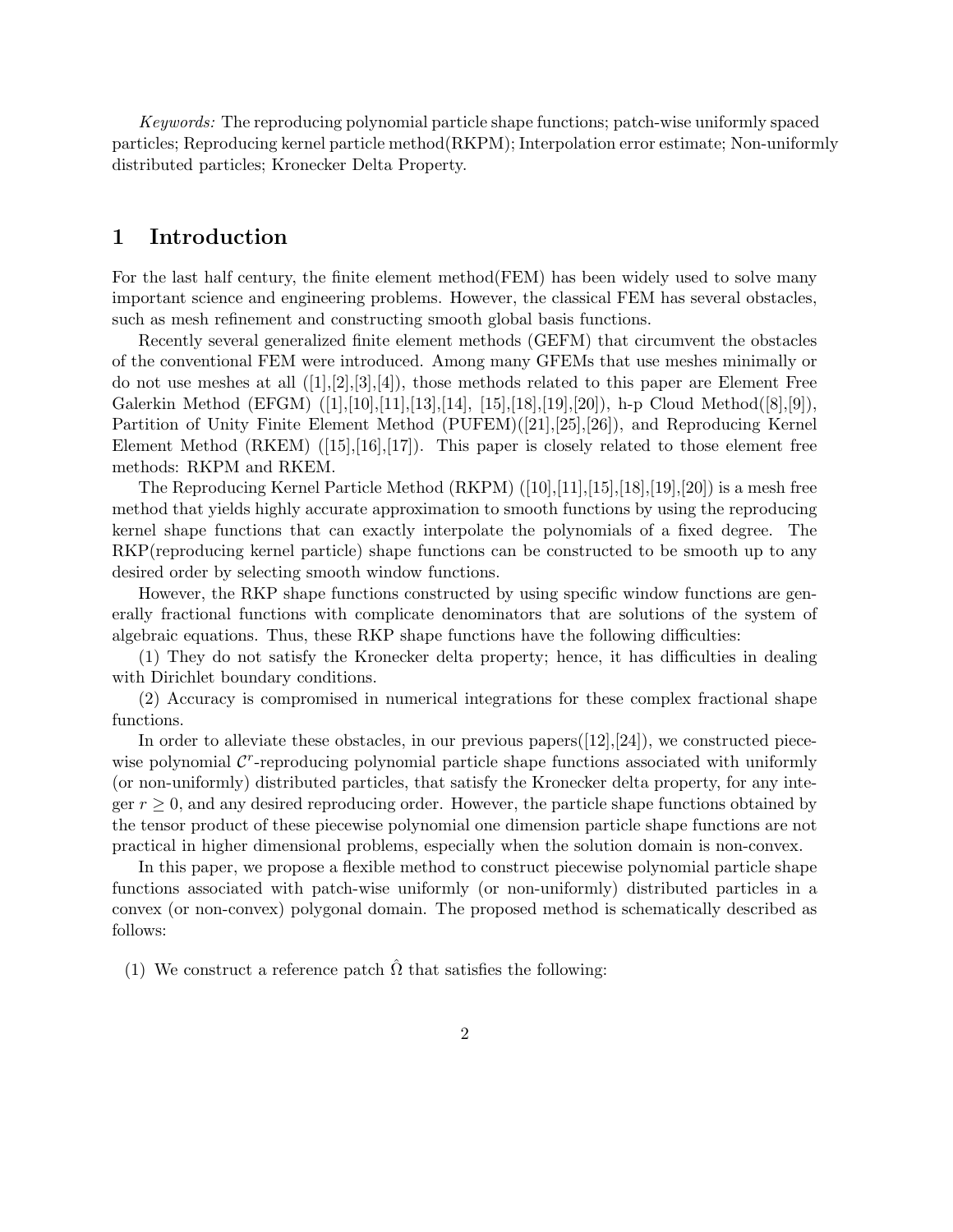- the particles are non-uniformly or uniformly spaced in  $\Omega$ .
- the assigned particle shape functions  $\phi_i(\xi)$  to these particles are smooth piecewise polynomial with reproducing property of any given order.
- the particle shape functions satisfy the Kronecker delta property.
- their supports are small proper subsets of  $\Omega$ .
- (2) For small number of particles near the boundary  $\partial\hat{\Omega}$ , we extend one polynomial section of each piecewise polynomial particle shape function  $\phi_i(\xi)$  corresponding to these particles to global polynomials by allowing for their supports to go outside of  $\hat{\Omega}$ . Let  $\phi_j^*(\xi)$  be the extended  $\phi_i(\xi)$ .
- (3) Decompose the polygonal domain into non-overlapping patches  $\Omega_k$  of any desired sizes.
- (4) Construct affine mappings  $T_k$  from the reference patch to spacial patches  $\Omega_k$ .
- (5) Construct a smooth piecewise polynomial wide flat top partition of unity shape functions  $\psi_k^{\delta}(x)$  subordinate to the covering  $\Omega_k^{\delta}$ , which denotes  $\delta$ -neighborhood of  $\Omega_k$ .
- (6) Capping the extended particle shape function  $\phi_j^* \circ T_k^{-1}$  $k^{-1}$  by multiplying the flat-top partition of unity and the transformed extended particle shape functions, the resulting piecewise polynomial particle shape functions have compact supports and have polynomial reproducing property of reduced order.

Since the resulting closed form particle shape functions satisfy the Kronecker delta property except at few particles, they can easily handle the Dirichlet boundary conditions. Moreover, by adjusting the support sizes of particle shape functions, one can construct the piecewise polynomial particle shape functions with given regularity order as well as given reproducing order.

This paper is organized as follows: In section 2, notations and definitions used in this paper are stated. In section 3, we propose a new method to construct piecewise polynomial particle shape functions associated with patch-wise uniformly (or non-uniformly) spaced particles. In section 4, we prove an error estimate of the interpolation associated with those particle shape functions constructed in section 3. In section 5, we demonstrate the effectiveness of our proposed method and perform numerical tests that support the theoretical results in section 4. In section 6, the essential components of higher dimension cases of the proposed method are introduced. Finally, in the appendix, piecewise polynomial particle shape functions corresponding to particles in  $[0, n]$  are constructed such that their supports are contained in  $[0, n]$ .

#### 2 RKP shape functions and RPP shape functions

Throughout this paper,  $\alpha, \beta \in \mathbb{Z}^d$  are multi-indices and  $x = (x^2, x, \ldots, dx), x_j = (x^2, x^2, \ldots, dx^2, x^3, \ldots, dx^3)$ denote points in  $\mathbb{R}^d$ . However, if there is no confusion, we also use the conventional notation for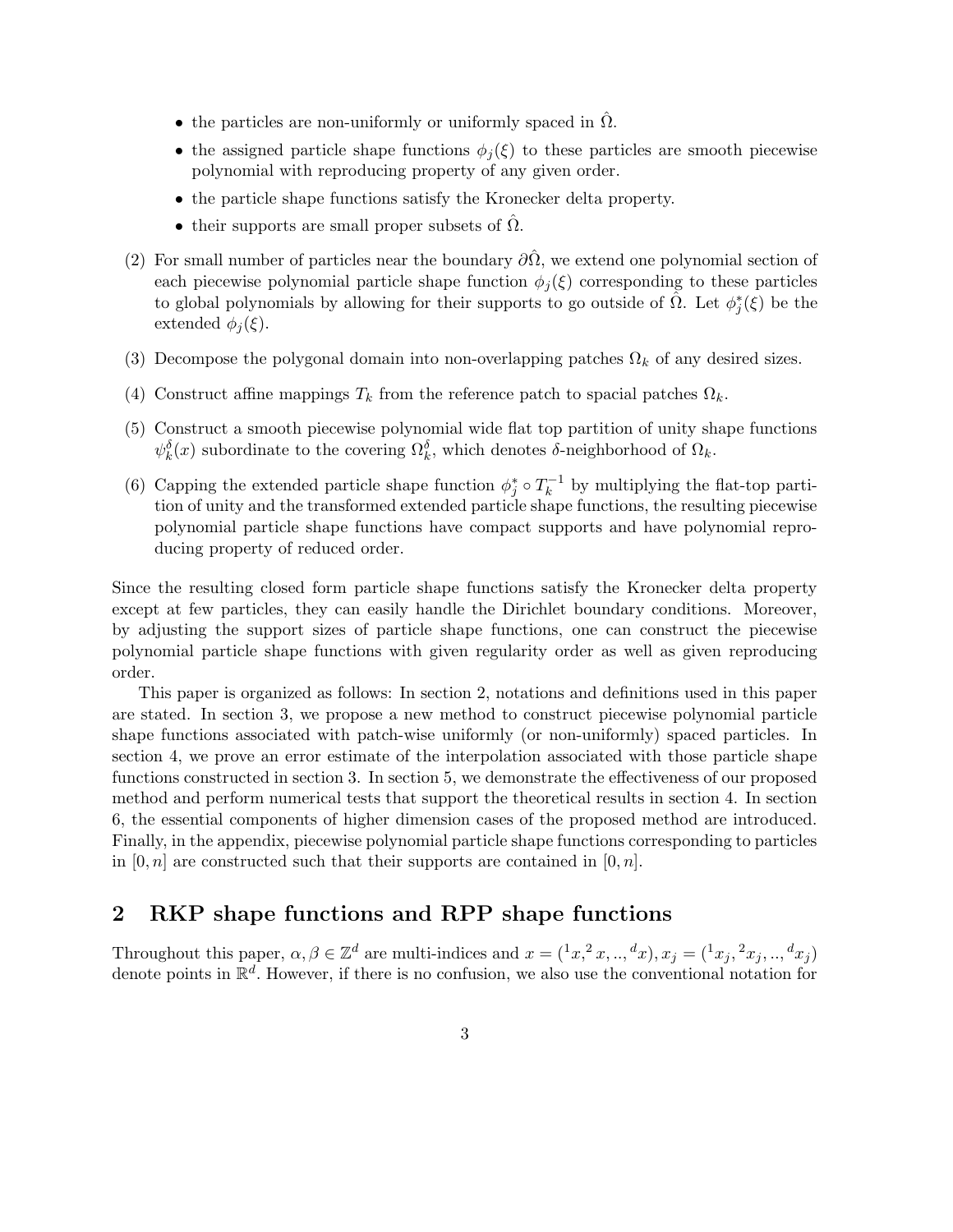the points in  $\mathbb{R}^d$  or  $\mathbb{Z}^d$  as

$$
x = (x_1, x_2, \cdots, x_d)
$$
 and  $\alpha = (\alpha_1, \alpha_2, \cdots, \alpha_d)$ .

We also use the following notations:

$$
(x - x_j)^{\alpha} := (x - x_j)^{\alpha_1} ... (x - x_j)^{\alpha_d},
$$
  
\n
$$
|\alpha| := \alpha_1 + \alpha_2 + \dots + \alpha_d,
$$
  
\n
$$
\alpha! := \alpha_1! \alpha_2! \dots \alpha_d!,
$$
  
\n
$$
\partial_x^{\alpha} u := \frac{\partial^{|\alpha|} u}{\partial x_1^{\alpha_1} \dots \partial x_d^{\alpha_d}}
$$

Let  $\Omega$  be a domain in  $\mathbb{R}^d$ . For any non-negative integer m,  $\mathcal{C}^m(\Omega)$  denotes the space of all functions  $\phi$  such that  $\phi$  together with all their derivatives  $D^{\alpha}\phi$  of orders  $|\alpha| \leq m$ , are continuous on  $\Omega$ . The support of  $\phi$  is defined by

$$
supp \phi = \overline{\{x \in \Omega : \phi(x) \neq 0\}}.
$$

In the following, a function  $\phi \in \mathcal{C}^m(\Omega)$  is said to be a  $\mathcal{C}^m$ -function.

We also use the usual Sobolev space denoted by  $H^k(\Omega)$ . For  $u \in H^k(\Omega)$ , the norm is

$$
||u||_{k,\Omega}^2 = \sum_{|\alpha| \le k} \int_{\Omega} |\partial^{\alpha} u|^2 dx,
$$

and the semi-norm is

$$
|u|_{k,\Omega}^2 = \sum_{|\alpha|=k} \int_{\Omega} |\partial^{\alpha} u|^2 dx.
$$

A weight function(or window function) is a non-negative continuous function with compact support and is denoted by  $w(x)$ . For example, the widely used window functions include the following: For  $x \in \mathbb{R}$ ,

(a) Conical:

$$
w(x) = \begin{cases} (1-x^2)^l, & |x| \le 1, \\ 0, & |x| > 1, \end{cases}
$$
 (1)

which is a  $\mathcal{C}^{l-1}$ -function.

(b) Gaussian:

$$
w(x) = \begin{cases} (e^{-1/1-x^2}) & \text{if } |x| < 1, \\ 0 & \text{if } |x| \ge 1, \end{cases}
$$
 (2)

which is an infinitely smooth function.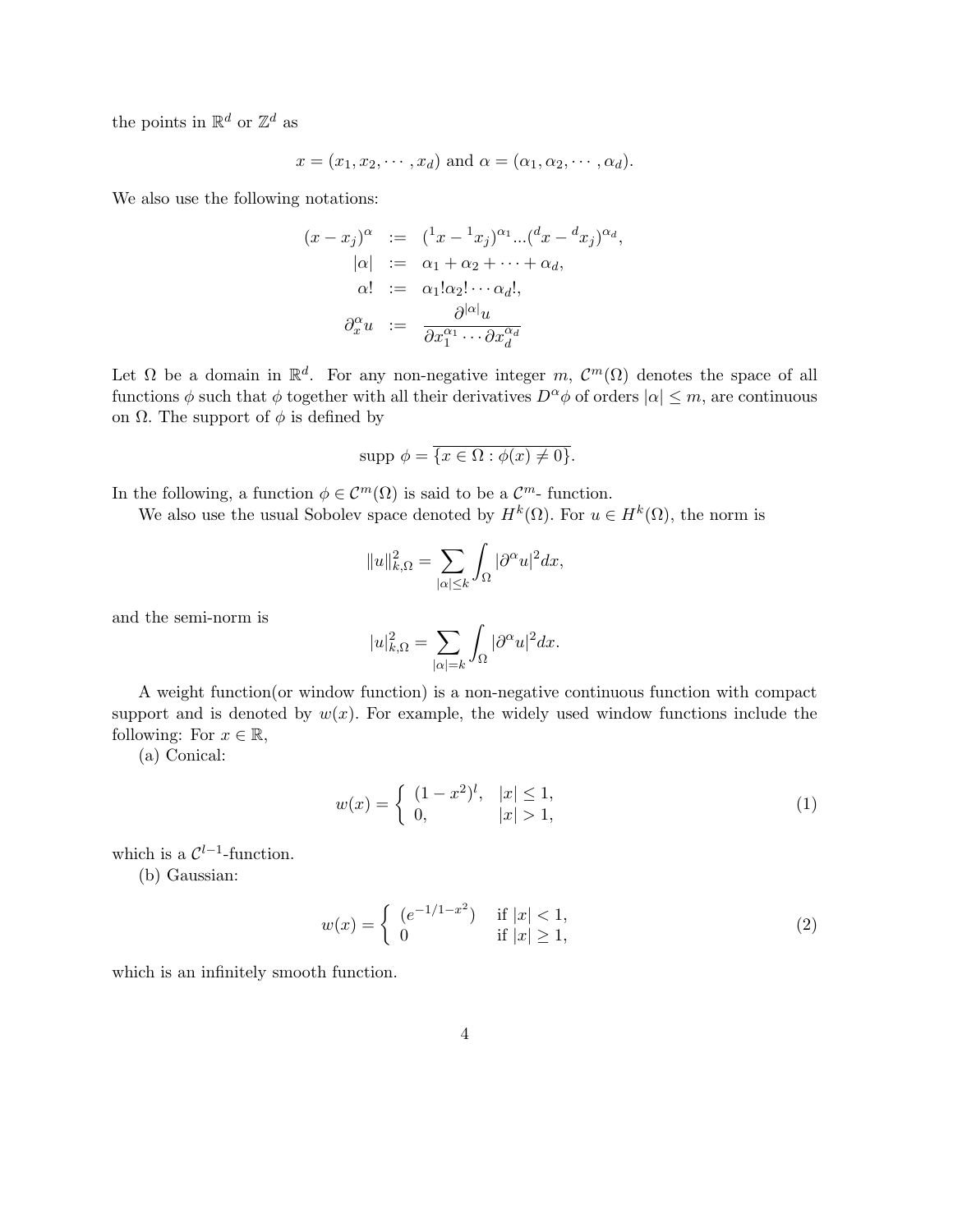(c) Partition of unity ([23]):

$$
w(x) = \begin{cases} (1+x)^3 g(x) & \text{if } -1 \le x \le 0\\ (1-x)^3 g(-x) & \text{if } 0 \le x \le 1\\ 0 & \text{if } |x| > 1, \end{cases}
$$
(3)

where  $g(x) = (1 - 3x + 6x^2)$ .

In  $\mathbb{R}^d$ , the weight function  $w(x)$  can be constructed from a one-dimensional weight function either as  $w(x) = w(||x||)$  or as  $w(x) = \prod_{i=1}^{d} w(x_i)$ , where  $x = (x_1, \dots, x_d)$  and  $||x||^2 = x_1^2 + \dots +$  $x_d^2$ . In this paper, we use the later one for a higher dimensional window function.

Let  $\Lambda$  be a finite index set and  $\Omega$  denotes a bounded domain in  $\mathbb{R}^d$ . Let  $\{x_j : j \in \Lambda\}$  be a set of a finite number of uniformly or non-uniformly spaced points in  $\mathbb{R}^d$ , that are called particles.

**Definition 2.1.** Let k be a non-negative integer. Then the functions  $\phi_i(x)$  corresponding to the particles  $x_j, j \in \Lambda$  are called the RPP(reproducing polynomial particle) shape functions with the reproducing property of order k (or simply, "of reproducing order k") if and only if it satisfies the following condition:

$$
\sum_{j \in \Lambda} (x_j)^{\alpha} \phi_j(x) = x^{\alpha}, \text{ for } x \in \Omega \subset \mathbb{R}^d \text{ and for } 0 \leq |\alpha| \leq k. \tag{4}
$$

The RKP (Reproducing Kernel Particle) shape function, associated with the particle  $x_j, j \in$ Λ, is constructed by

$$
\phi_j(x) = w(x - x_j) \sum_{0 \leq |\alpha| \leq k} (x - x_j)^{\alpha} b_{\alpha}(x) \tag{5}
$$

where  $b_{\alpha}(x)$  are chosen so that (4) is satisfied and  $w(x)$  is a window function. This gives rise to a linear system in  $b_{\alpha}(x)$ , namely

$$
\sum_{0 \le |\alpha| \le k} m_{\alpha+\beta}(x) b_{\alpha}(x) = \delta^0_{|\beta|} \text{ for } 0 \le |\beta| \le k,
$$
\n(6)

where  $\delta^0_{\vert\beta\vert}$  is the Kronecker delta, and

$$
m_{\alpha}(x) = \sum_{j \in \mathbb{Z}} w(x - x_j)(x - x_j)^{\alpha}.
$$
 (7)

For one dimensional case, this system can be written as

$$
M(x) \cdot [b_0(x), b_1(x), \cdots, b_k(x)]^T = [1, 0, \cdots, 0]^T,
$$

where

$$
M(x) = \sum_{j \in \Lambda} w(x - x_j) \begin{bmatrix} 1 \\ (x - x_j)^1 \\ (x - x_j)^2 \\ \vdots \\ (x - x_j)^k \end{bmatrix} [1, (x - x_j)^1, \cdots, (x - x_j)^k].
$$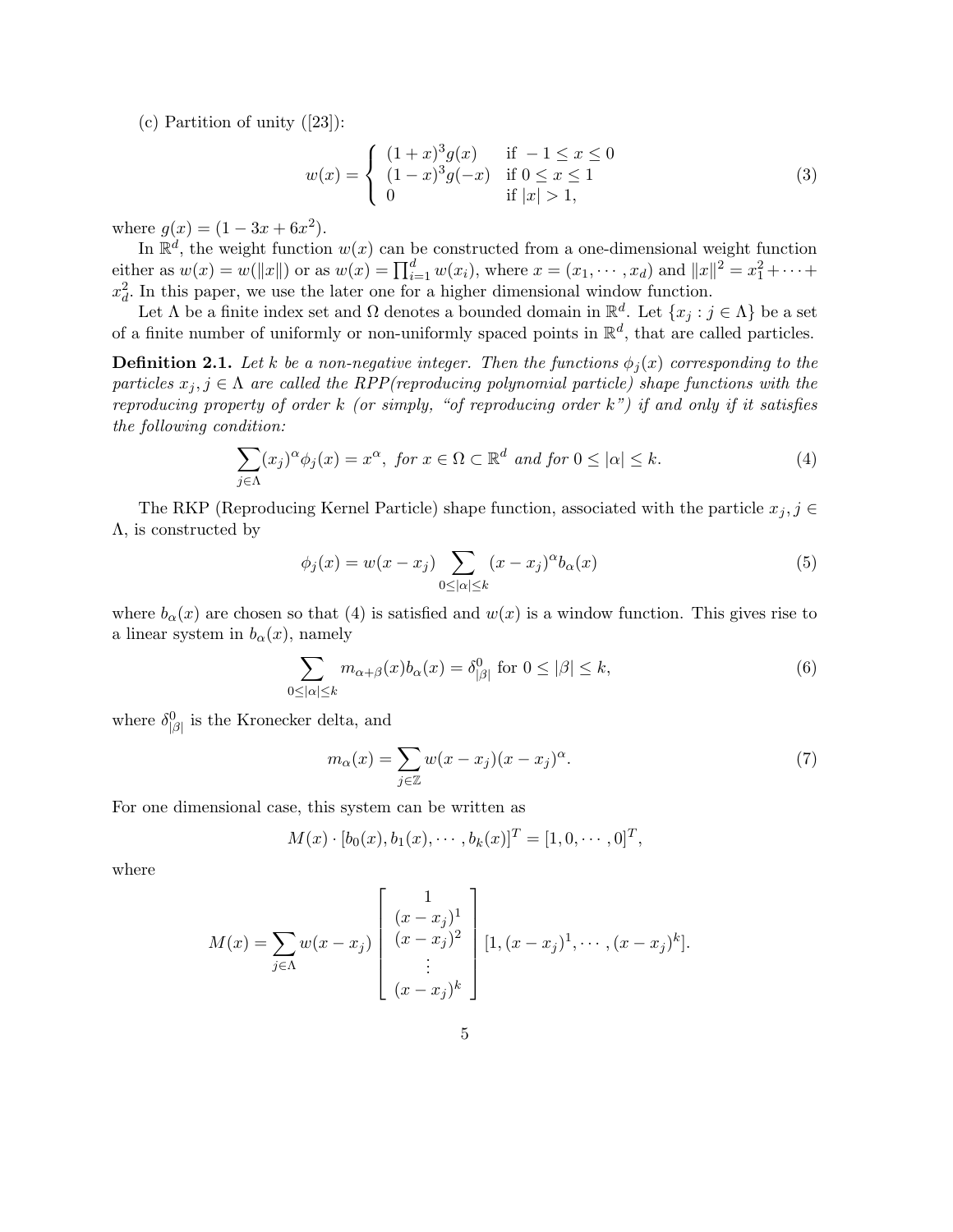The coefficient matrix  $M(x)$  of the linear system (6) is called the moment matrix.

By applying a similar argument to  $([2],[10])$ , one can easily show the following:

**Lemma 2.1.** The condition  $\left(\frac{1}{4}\right)$  for the RPP shape functions is equivalent to

$$
\sum_{j \in \Lambda} (x - x_j)^{\beta} \phi_j(x) = \delta^0_{|\beta|}, \qquad \text{for } 0 \le |\beta| \le k \text{ and } x \in \mathbb{R}^d. \tag{8}
$$

Adopting those terminologies and notations of ([3]), we have the following: For  $j = (j_1, j_2, \dots, j_d) \in$  $\mathbb{Z}^d$ , and the mesh size  $0 < h \leq 1$ , let

$$
x_j^h = (j_1h, \cdots, j_dh) = hj.
$$

Then the points  $x_j^h$  are called uniformly distributed particles. Let  $\phi$  be a continuous function with compact support that contains the origin 0. Then the particle shape functions associated to the uniformly distributed particles is defined by

$$
\phi_j^h(x) = \phi(\frac{x - jh}{h}) = \phi(\frac{x_1 - j_1h}{h}, \cdots, \frac{x_d - j_dh}{h}),
$$

for  $j \in \mathbb{Z}^d$  and  $0 < h \leq 1$ . Then these particle shape functions are **translation invariant** in the sense that

$$
x_{i+j}^h = x_i^h + x_j^h, \phi_j^h(x - ih) = \phi_{i+j}^h(x).
$$

If the RKP shape functions are translation invariant, in order to retain the polynomial reproducing property, some particles and their supports should go outside of the domain.

However, in this paper, we consider the case when the particles are mostly non-uniformly and partly uniformly distributed within the given domain, that is,  $\{x_i : j \in \Lambda\} \subset \overline{\Omega}$ , and their supports are proper subsets of the given domain.

Remark 2.1. The piecewise polynomial (p.p.) RPP shape functions and the RKP shape functions are slightly different. Their differences are as follows:

(1) The piecewise polynomial RPP shape functions are constructed by solving the system  $(8)$ without using window function. On the other hand, the RKP shape functions are constructed by solving the system  $(5)$  with respect to a specific window function. Thus, the RKP shape functions are not piecewise polynomials in general.

In other words, the RKP shape functions are constructed with respect to specific window functions, whereas what we call the RPP(Reproducing Polynomial Particle) shape functions in this paper have no relation with any specific window functions, but are concerned with the sizes of supports. However, both are constructed to have the polynomial reproducing property. Thus, we will not distinguish them, unless window functions should be specified.

(2) The supports of our p.p. RPP shape functions are bounded by the particles (for example, [−3, 3] in one dimensional integer particles case), whereas the boundaries of the supports of RKP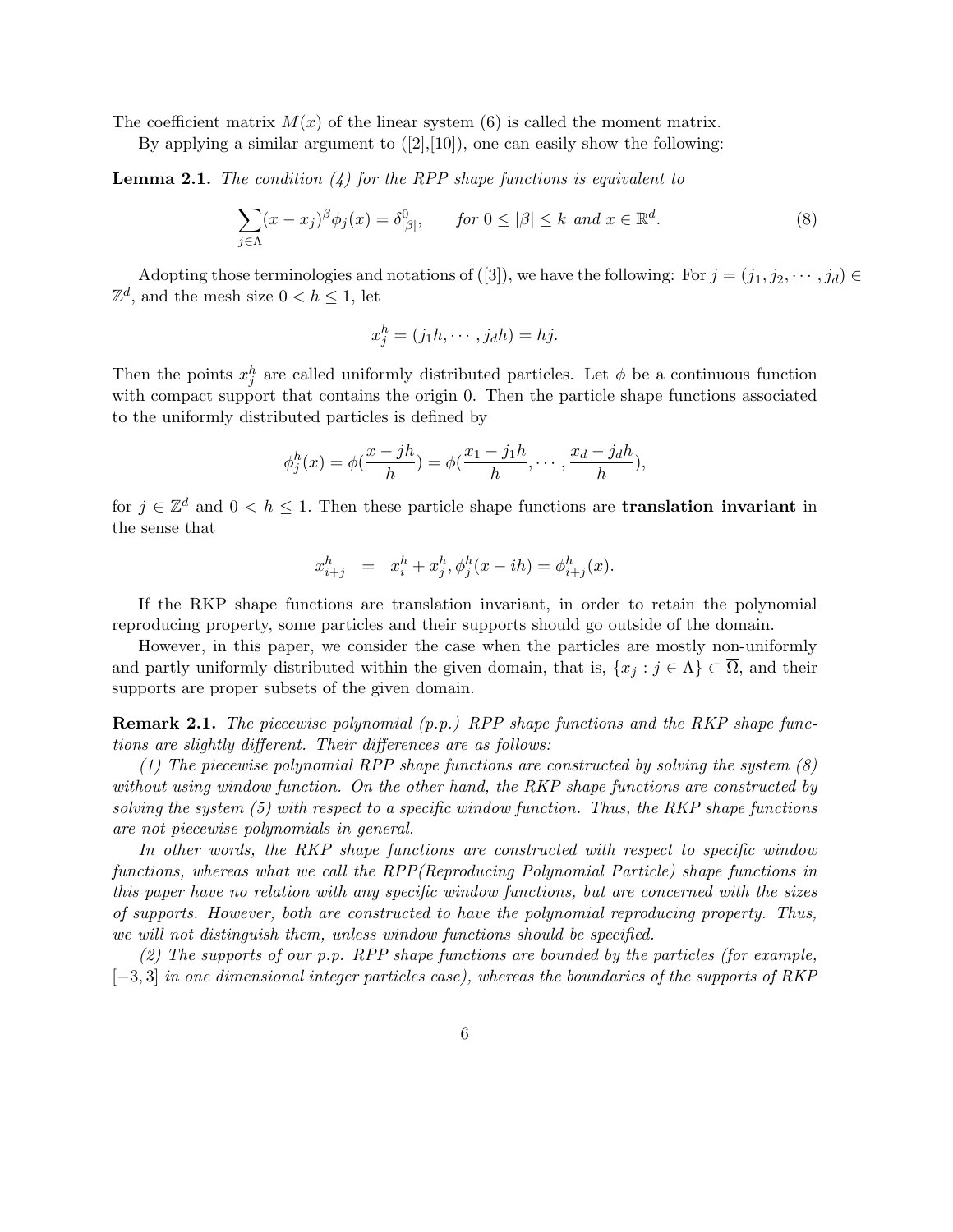shape function are allowed to be points between two particles (for example,  $[-3.1, 3.1]$ ,  $[-3.8, 3.8]$ ,  $[-3, 3]$ etc).

(3) Even if the boundaries of the selected window function are particles (for example, the Gaussian window  $e^{-1/(1-|x/3|^2)}$ , the resulting RKP shape functions are obviously not piecewise polynomial, and hence cannot be p.p. RPP shape functions.

(4) We do not know for what kind of window functions RKP shape functions are equivalent to the RPP shape functions in general. However, if the window function is a  $\mathcal{C}^0$ -function with support  $[-K, K]$  for an integer K, for example  $w(x) = (1 - |x/K|^2)$  (the conical window function), and the polynomial reproducing order is  $2K - 1$ , then the RKP shape function becomes the RPP shape function (Theorem 3.1 of  $[24]$ ).

#### 3 Patch-wise Non-Uniformly Spaced Particles

In this paper, the indices of reproducing polynomial shape function  $\phi_{([a,b];m_2;m_3)}(x)$  indicate the following:

> $[a, b] =$  the support of  $\phi(x)$ ,  $m_2$  = the order of the regularity(that is,  $\phi(x) \in \mathcal{C}^{m_2}$ ),  $m_3$  = the order of the reproducing property.

In particular,  $\phi_{([-K,K];m_2;m_3)}(x)$  is also denoted by  $\phi_{(K;m_2;m_3)}(x)$ . Throughout this paper, K is a positive integer that is the radius of the support of a basic particle shape function whose support is  $[-K, K]$ .

In [24], it was shown that the basic  $C^1$ -particle shape function of reproducing order 2 with support  $[-2, 2]$  for uniformly distributed particles is uniquely determined by

$$
\phi_{([-2,2];1;2)}(x) = \begin{cases} \frac{1}{2}(x+1)(x+2)^2, & x \in [-2,-1], \\ -\frac{1}{2}(x+1)(3x^2+2x-2), & x \in [-1,0], \\ \frac{1}{2}(x-1)(3x^2-2x-2), & x \in [0,1], \\ -\frac{1}{2}(x-2)^2(x-1), & x \in [1,2]. \end{cases}
$$

In [12], we constructed the  $\mathcal{C}^1$ -particle shape functions  $\phi_{(x_j)}$  of reproducing order 2 defined on [0, n] that are associated with the particles,  $x_j = j, j = 0, 1, 2, \cdots, n$ . In other words,

$$
\sum_{j=0}^{n} x_j^{\alpha} \phi_{(x_j)}(x) = x^{\alpha}, \text{ for all } x \in [0, n], \alpha = 0, 1, 2.
$$

Since  $\phi_{(x_0)}|_{[0,2]}, \phi_{(x_1)}|_{[0,2]}, \phi_{(x_2)}|_{[0,2]}$ , and  $\phi_{(x_3)}|_{[0,2]}$  are polynomials, as shown in Figs. 1 and 2, the parts of these piecewise polynomial shape functions can be globally extended as follows:

(i) The extended particle shape function corresponding to the particle  $x_0 = 0$  is the following:

$$
\hat{\phi}_{(x_0)}(x) = \begin{cases} \frac{1}{72}(x-3)(x-2)^2(x-1)(5x+6), & x \in (-\infty,2], \\ 0, & x \notin (-\infty,2]. \end{cases}
$$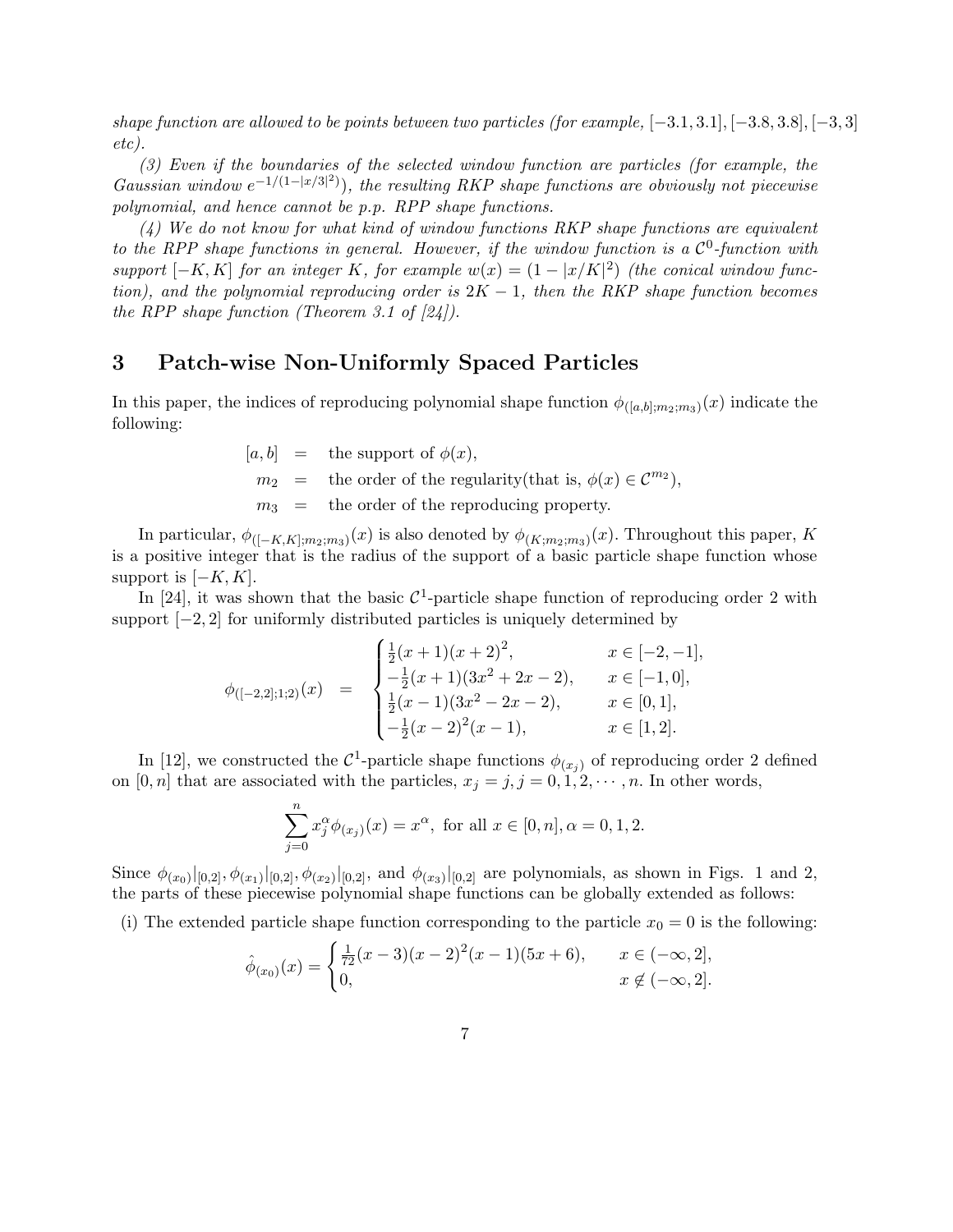(ii) The extended particle shape function corresponding to the particle  $x_1 = 1$  is the following:

$$
\hat{\phi}_{(x_1)}(x) = \begin{cases}\n-\frac{1}{24}(x-3)(x-2)x(5x^2-9x-8), & x \in (-\infty, 2], \\
\phi_{([-2,2];1;2)}(x-1), & x \in [2,3], \\
0, & x \notin (-\infty, 3].\n\end{cases}
$$

(iii) The extended particle shape function corresponding to the particle  $x_2 = 2$ , is the following:

$$
\hat{\phi}_{(x_2)}(x) = \begin{cases} \frac{1}{24}(x-3)(x-1)x(5x^2 - 14x - 4), & x \in (-\infty, 2], \\ \phi_{([-2,2];1;2)}(x-2), & x \in [2,4], \\ 0, & x \notin (-\infty, 4]. \end{cases}
$$

(iv) The extended particle shape function corresponding to the particle  $x_3 = 3$ , is the following:

$$
\hat{\phi}_{(x_3)}(x) = \begin{cases}\n-\frac{1}{72}(x-2)(x-1)x^2(5x-19), & x \in (-\infty, 2], \\
\phi_{([-2,2];1;2)}(x-3), & x \in [2,5], \\
0, & x \notin (-\infty, 5].\n\end{cases}
$$

(v) For the particles  $x_j$   $(j = 4, 5, \dots, n-4)$ , we assign the particle shape functions defined as follows:

$$
\hat{\phi}_{(x_j)}(x) = \phi_{([-2,2];1;2)}(x-j).
$$

(vi) The extended particle shape function corresponding to the particles  $x_j, j = n-3, n-2, n-2$  $1, n$ , are the following:

$$
\hat{\phi}_{(x_j)}(x) = \phi_{(x_{n-j})}(-(x - n)).
$$

For brevity, in this section, we assume that  $n = 8$ .

In what follows, we construct patch-wise equally spaced particles as well as their corresponding particle shape functions that are piecewise polynomials and satisfy the Kronecker delta property.

1: Consider the following partition of  $\Omega = [\alpha, \beta]$ :

$$
\alpha = x_1 < x_2 < \dots < x_{N+1} = \beta.
$$

The N patches obtained by this partition are denoted as follows:

$$
\Omega_k = (x_k, x_{k+1}), k = 1, 2, \cdots, N.
$$

2: Let

$$
\begin{array}{rcl}\n\hat{\Omega} & = & [0, 8] \\
\xi_j & = & j, \text{ for } j = 0, 1, 2 \cdots, 8,\n\end{array}
$$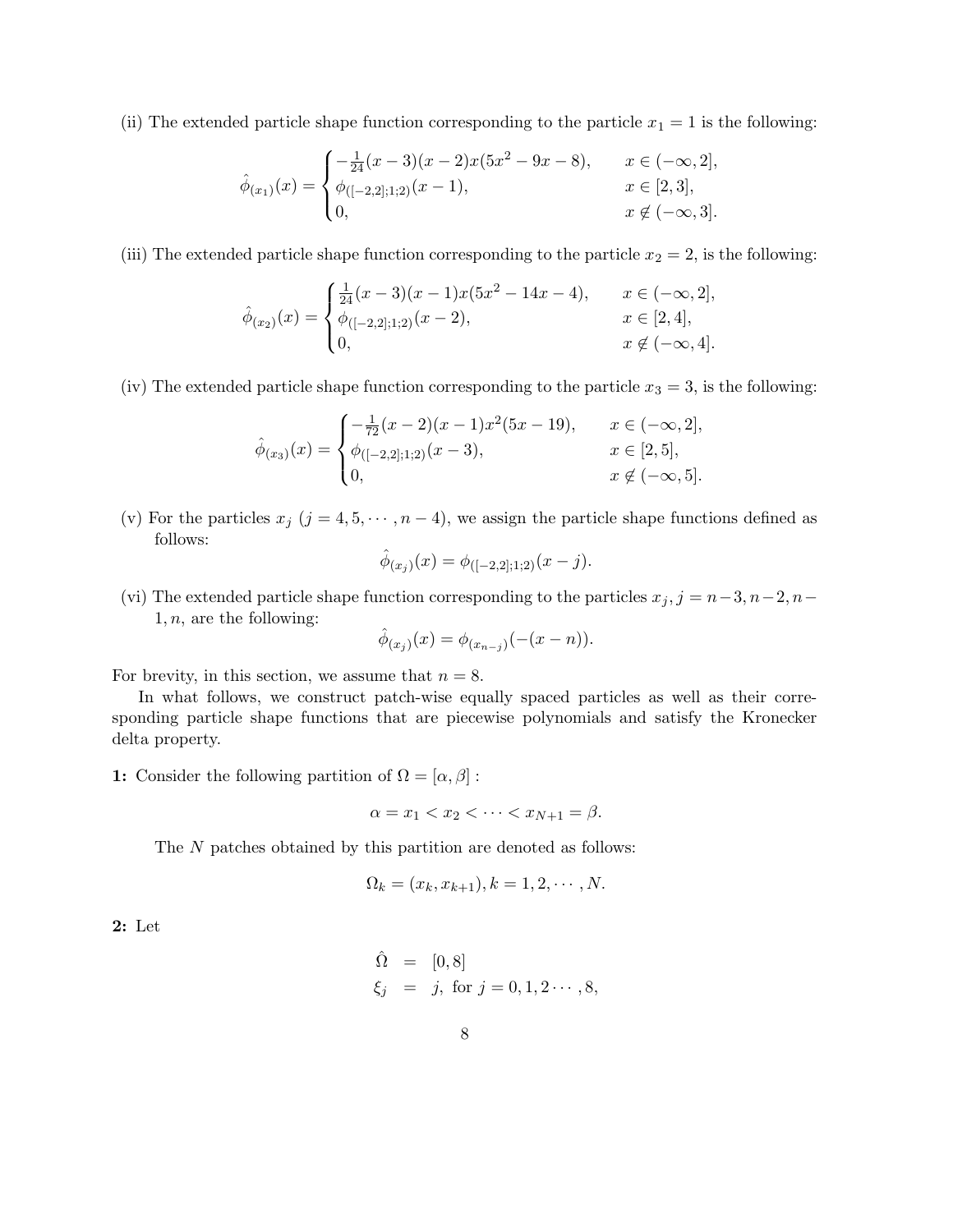be the reference patch and nodes. Let  $\hat{\phi}_{(\xi_j)}(\xi), j = 0, 1, \cdots, 8$  be the extended  $\mathcal{C}^1$ -particle shape functions defined above(see, Figs  $1 \& 2$ ).

Then we have

$$
\sum_{j=0}^{8} \hat{\phi}_{(\xi_j)}(\xi) \xi_j^{\alpha} = \xi^{\alpha}, \text{ for all } \xi \in (-\infty, \infty), \alpha = 0, 1, 2.
$$
 (9)

Indeed, for  $\xi \in (-\infty, 2]$ ,

$$
\sum_{j=0}^{8} \hat{\phi}_{(\xi_j)}(\xi) \xi_j^{\alpha} = \sum_{j=0}^{3} \hat{\phi}_{(\xi_j)}(\xi) \xi_j^{\alpha}.
$$

The particle shape functions,  $\hat{\phi}_{(\xi_0)}, \hat{\phi}_{(\xi_1)}, \hat{\phi}_{(\xi_2)}, \hat{\phi}_{(\xi_3)}$  are global polynomials on  $(-\infty, 2]$ , and for all  $\xi \in [0,2]$  and  $\alpha = 0,1,2$ , we have

$$
\hat{\phi}_{(\xi_0)}(\xi)\xi_0^{\alpha} + \hat{\phi}_{(\xi_1)}(\xi)\xi_1^{\alpha} + \hat{\phi}_{(\xi_2)}(\xi)\xi_2^{\alpha} + \hat{\phi}_{(\xi_3)}(\xi)\xi_3^{\alpha} = \xi^{\alpha}.
$$

Therefore, for all  $\xi \in (\infty, 0]$  and  $\alpha = 0, 1, 2$ , we have

$$
\hat{\phi}_{(\xi_0)}^{Ext}(\xi)\xi_0^{\alpha} + \hat{\phi}_{(\xi_1)}^{Ext}(\xi)\xi_1^{\alpha} + \hat{\phi}_{(\xi_2)}^{Ext}(\xi)\xi_2^{\alpha} + \hat{\phi}_{(\xi_3)}^{Ext}(\xi)\xi_3^{\alpha} = \xi^{\alpha},
$$

which implies

$$
\sum_{j=0}^{8} \hat{\phi}_{(\xi_j)}(\xi) \xi_j^{\alpha} = \xi^{\alpha}, \text{ for all } \xi \in (-\infty, 2], \alpha = 0, 1, 2.
$$

Similarly, we can show that

$$
\sum_{j=0}^{8} \xi_j^{\alpha} \hat{\phi}_{(\xi_j)}(\xi) = \xi^{\alpha}, \text{ for all } \xi \in [6, \infty), \alpha = 0, 1, 2.
$$
 (10)

.

Of course, these particle shape functions satisfy the polynomial reproducing property of order 2 for  $x \in [2, 6]$ .

3: For each  $k = 1, 2, \dots, N$ , we define an affine transformation  $T_k : [0, 8] \to \overline{\Omega}_k = [x_k, x_{k+1}]$  as follows:

$$
T_k(\xi) = h_k \xi + x_k
$$
, where  $h_k = \frac{x_{k+1} - x_k}{8}$ 

Then, each patch  $\overline{\Omega}_k$  has exactly 9 equally spaced particles:

$$
x_{(k,0)} := T_k(\xi_0),
$$
  
\n
$$
x_{(k,1)} := T_k(\xi_1),
$$
  
\n
$$
\vdots
$$
  
\n
$$
x_{(k,8)} := T_k(\xi_8).
$$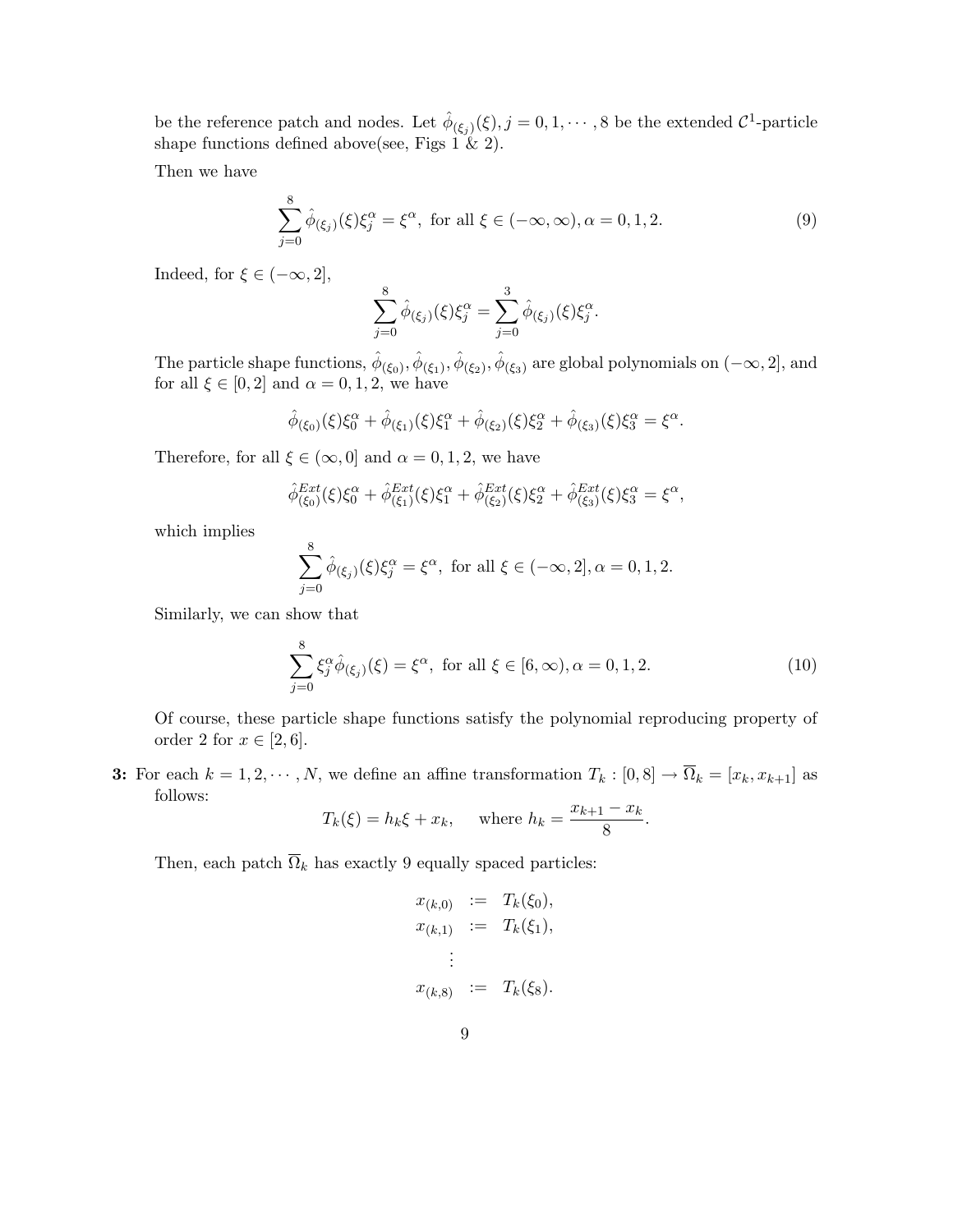

Figure 1: Extended Particle shape functions  $\hat{\phi}_{(\xi_j)}(x) = \overline{\phi}_j(x)$  (original P.W. polynomial)  $+\phi_j^{Ext}(x)$ (extended global polynomial), and their derivatives,  $j = 0, 1, 2, 3$ .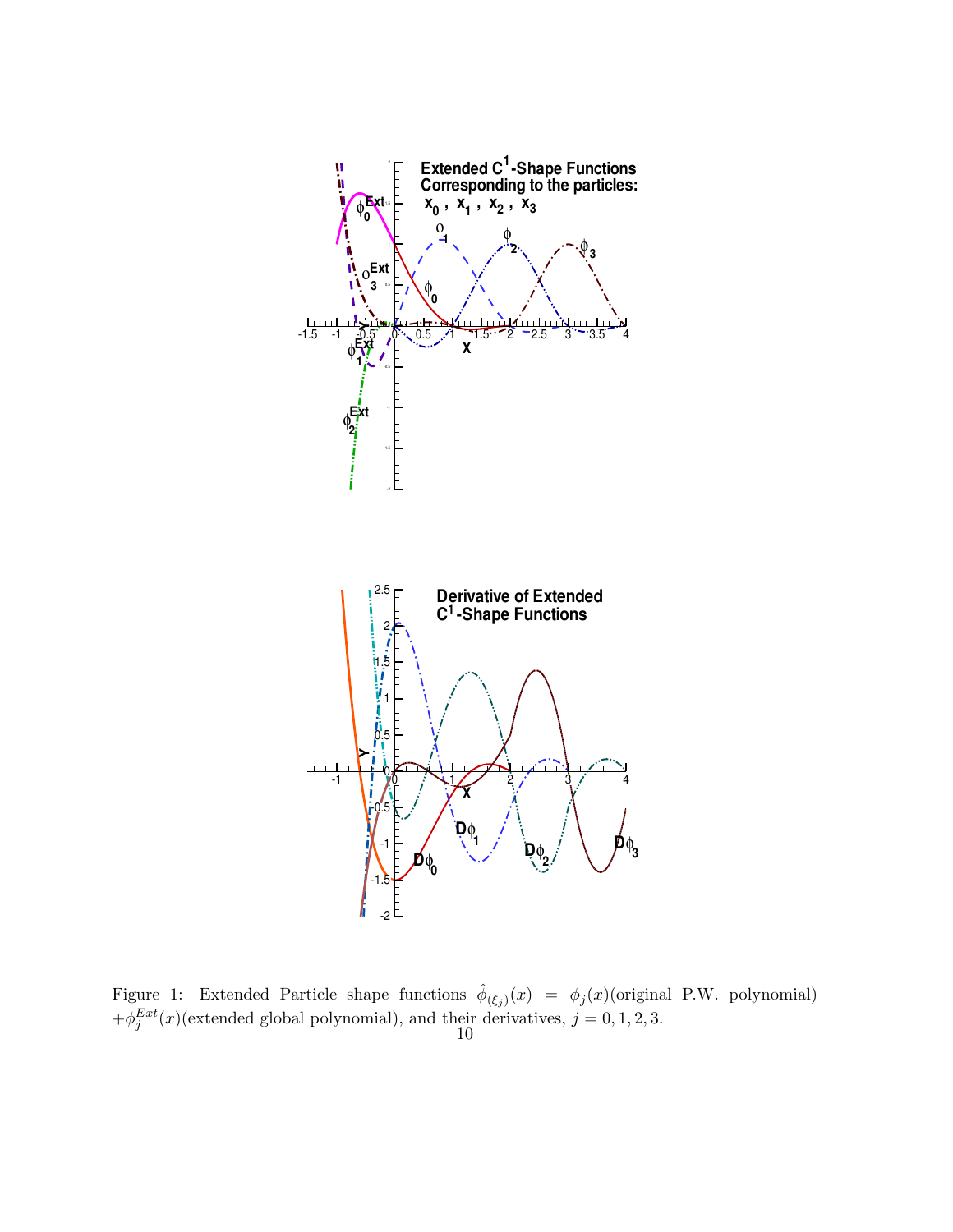

Figure 2: Extended Particle shape functions  $\hat{\phi}_{(\xi_j)}(x) = \overline{\phi}_j(x)$  (original P.W. polynomial)  $+\phi_j^{Ext}(x)$ (extended global polynomial), and their derivatives,  $j = 5, 6, 7, 8$ .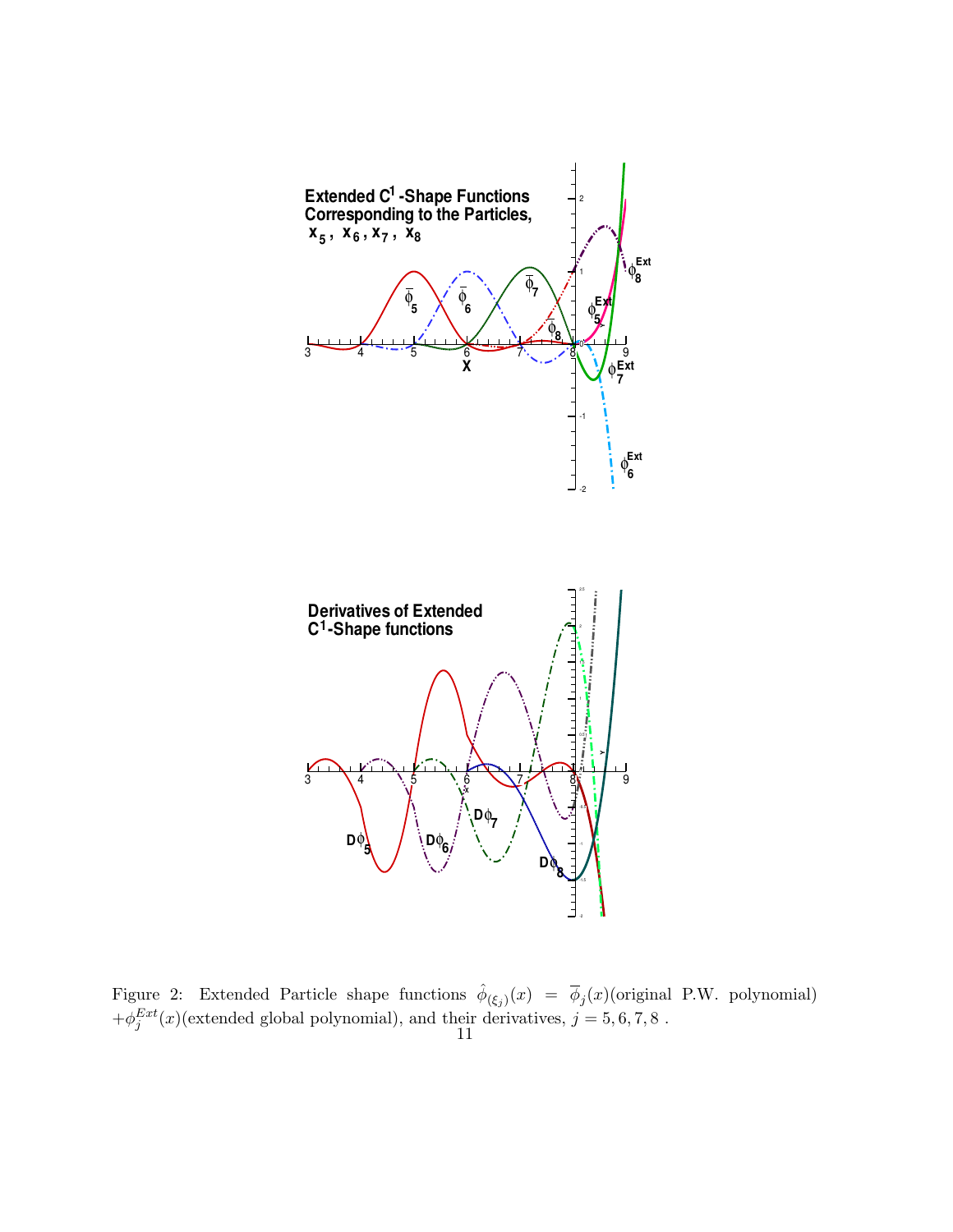Now to these particles, we associate the particle shape functions

$$
\phi_{(k,j)}^*(x) := (\hat{\phi}_j \circ T_k^{-1})(x), j = 0, 1, \cdots, 8; k = 1, 2, \cdots, N.
$$

Thus, we have constructed patch-wise uniformly distributed particles such that in each patch  $\overline{\Omega}_k$ , particles are spaced by  $h_k$ . It follows from Lemma 3.1 that the constructed particle shape functions have the reproducing property of order 2. That is, for each  $k = 1, 2, \cdots, N$ , and  $\alpha = 0, 1, 2,$ 

$$
\sum_{j=0}^{8} x_{(k,j)}^{\alpha} \phi_{(k,j)}^{*}(x) = x^{\alpha}, \quad \text{ for } x \in \mathbb{R}.
$$
 (11)

**Lemma 3.1.** Let  $\hat{\phi}_{(\xi_j)}(\xi)$  be the particle shape functions of reproducing order k associated with the particles  $\xi_j \in \hat{\Omega} \subset \mathbb{R}$ ,  $j \in \Lambda$ . Let  $T(\xi) = a\xi + b$ ,  $a \neq 0$ , be a affine transformation on  $\mathbb{R}$ . Then the functions defined by

$$
\phi_{x_j}(x) := (\hat{\phi}_{(\xi_j)} \circ T^{-1})(x) \quad , \quad j \in \Lambda,
$$

become reproducing polynomial particle shape functions associated with the particles  $x_j = T(\xi_j)$ on  $T(\hat{\Omega})$ .

Proof.

$$
\sum_{j \in \Lambda} (x - x_j)^{\alpha} \phi_{x_j}(x) = \sum_{j \in \Lambda} (T(\xi) - T(\xi_j))^{\alpha} \hat{\phi}_{(\xi_j)}(T^{-1}(T(\xi)))
$$
  

$$
= a^{\alpha} \sum_{j \in \Lambda} (\xi - \xi_j)^{\alpha} \hat{\phi}_{(\xi_j)}(\xi)
$$
  

$$
= a^{\alpha} \delta_0^{\alpha} = \delta_0^{\alpha}, \text{ for all } x \in \Omega.
$$

The last equality follows from the fact that  $a^0 = 1$ .

In what follows, we assume

$$
H = \min\{H_k = (x_{k+1} - x_k) : k = 1, 2, \cdots, N\},\tag{12}
$$

$$
0 << \delta \quad < \quad \frac{H}{3}.\tag{13}
$$

and we use the scaled window function defined by

$$
\beta_{\delta} = Aw(\frac{x}{\delta}), \qquad (14)
$$

 $\Box$ 

where  $w(x)$  is the conical window function defined by (1) and

$$
A^{-1} = \int_{-\delta}^{\delta} w(\frac{x}{\delta}) dx.
$$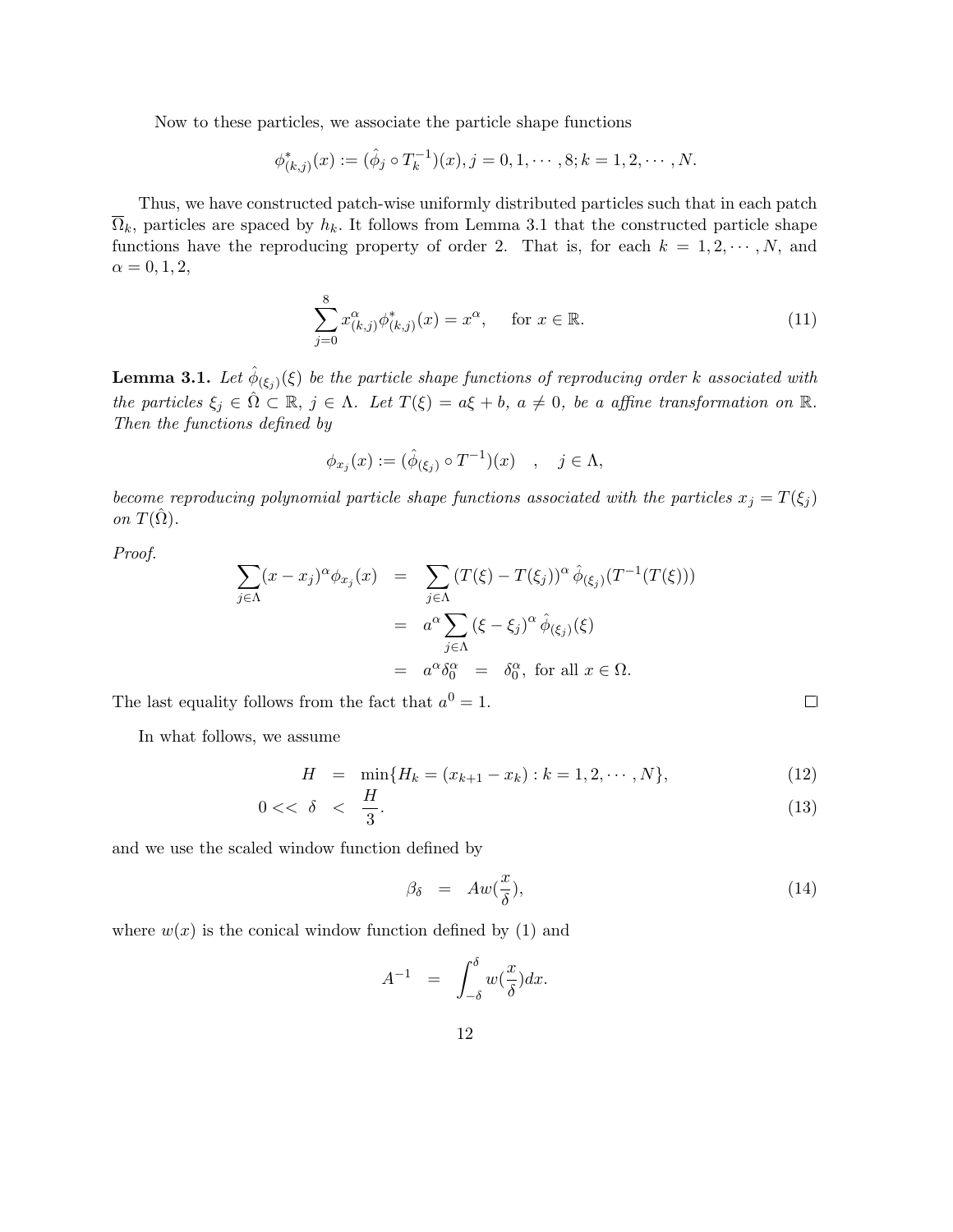Let

$$
\psi_k^{\delta}(x) := \int_{\Omega_k} \beta_{\delta}(y-x) dy
$$
\n
$$
= \begin{cases}\n\int_{x-x_{k+1}}^{\delta} \beta_{\delta}(t) dt = f_{k+1}(x), & \text{if } x \in [x_{k+1} - \delta, x_{k+1} + \delta], \\
1, & \text{if } x \in [x_k + \delta, x_{k+1} - \delta], \\
\int_{-\delta}^{x-x_k} \beta_{\delta}(t) dt = f_k(x), & \text{if } x \in [x_{k+1} - \delta, x_k + \delta], \\
0, & \text{if } x \in \mathbb{R} \setminus [x_k - \delta, x_{k+1} + \delta].\n\end{cases}
$$
\n(15)

Then  $\psi_k^{\delta}(x)$  is the convolution  $\chi_{\Omega_k} * \beta_{\delta}(x)$ , where the characteristic function  $\chi_{\Omega_k}$  is defined by

$$
\chi_{\Omega_k}(x) = \begin{cases} 1, & \text{if } x \in \Omega_k, \\ 0, & \text{if } \xi \notin \Omega_k. \end{cases}
$$
 (16)

Moreover, we have the following: since  $\beta_{\delta}(x)$  is a polynomial,

•  $\psi_k^{\delta}(x)$  is a piecewise polynomial function. Indeed, if  $l = 5$  in the definition of the conical window function, then

$$
f_{k+1}(x) = \left(\frac{512\delta}{693}\right) \left\{ -(x - x_{k+1}) + \frac{(x - x_{k+1})^{11}}{11\delta^{10}} - \frac{5(x - x_{k+1})^9}{9\delta^8} + \frac{10(x - x_{k+1})^7}{7\delta^6} - \frac{2(x - x_{k+1})^5}{\delta^4} + \frac{5(x - x_{k+1})^3}{3\delta^2} + \frac{256\delta}{693} \right\}, (17)
$$
  

$$
f_k(x) = -\left(\frac{512\delta}{693}\right) \left\{ -(x - x_k) + \frac{(x - x_k)^{11}}{11\delta^{10}} - \frac{5(x - x_k)^9}{9\delta^8} + \frac{10(x - x_k)^7}{7\delta^6} - \frac{2(x - x_k)^5}{\delta^4} + \frac{5(x - x_k)^3}{3\delta^2} + \frac{256\delta}{693} \right\}, (18)
$$

$$
\max |\frac{d}{dx}(\psi_k^{\delta}(x))| = \max |\beta_{\delta}| = \mathcal{O}(\delta^{-1}). \tag{19}
$$

For example, if  $l = 5$  in the definition of the conical window function, then

$$
\max |\frac{d}{dx}(\chi_{\Omega_k} * \beta_\delta)| < (1.28) \times 10^p, \quad \text{if } \delta = 10^{-p}, p = 0, 1, 2, \dots.
$$

For  $\delta = 0.1$ ,  $\psi_k^{\delta}(x)$  is depicted in Fig. 3 when  $\Omega_k$  is  $(2,3)$ ,  $(3,3.5)$  and  $(3.5,3.9)$ , respectively. Now, we show that the particle shape functions  $\{\psi_k^{\delta}(x) : k = 1, \dots, N\}$  are partition of unity

subordinated to the non-uniform covering  $\{(x_k - \delta, x_{k+1} + \delta) : k = 1, \cdots, N\}.$ 

For the purpose of higher dimensional extension of the proposed method, we prove it in the d dimensional space  $\mathbb{R}^d$ . Let us consider an almost everywhere (a.e.) δ-covering of a domain  $\Omega$ ,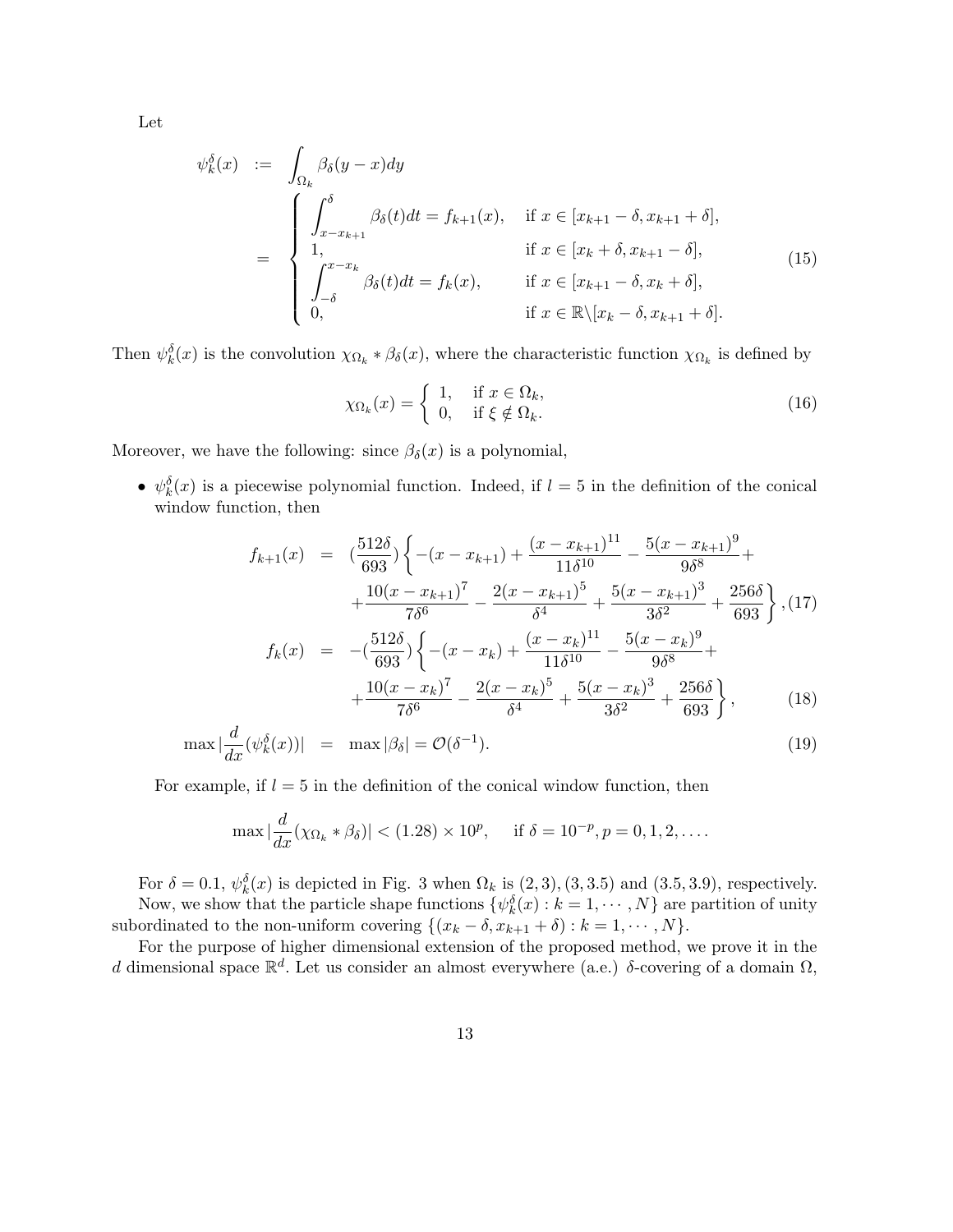

Figure 3: The graphs of the convolution function  $\psi_k^{\delta}(x)$  for  $\delta = 0.1$  and various  $\Omega_k$ .  $\psi_1^{\delta} =$  $\chi_{\Omega_1} * \beta_\delta, \Omega_1 = (2, 3); \quad \psi_2^{\delta} = \chi_{\Omega_2} * \beta_\delta, \Omega_2 = (3, 3.5); \quad \psi_3^{\delta} = \chi_{\Omega_3} * \beta_\delta, \Omega_3 = (3.5, 3.9).$ 

which means a family of mutually disjoint simply connected open subsets  $\Omega_k, k = 1, ..., N$  of  $\mathbb{R}^d$ such that

$$
\bigcup_{k=1}^{N} \overline{\Omega}_k \supset \{x : dist(x, \Omega) \le 2\delta\} \quad (\text{Thus, } \bigcup_{k=1}^{N} \overline{\Omega}_k \supset \partial \Omega).
$$

Then we have

$$
\sum_{k=1}^{N} \chi_{\Omega_k}(x) = 1, a.e. \text{ on } \Omega, \text{ and hence } \sum_{k=1}^{N} (\chi_{\Omega_k} * \beta_\delta)(x) = (1 * \beta_\delta)(x) = 1, \text{ for all } x \in \Omega.
$$

Hence we have the following theorem

- **Lemma 3.2.** (i) If  $\{\Omega_k : k = 1, \dots, N\}$  be an a.e. δ-covering of  $\Omega$ , then  $\{\psi_k^{\delta}(x)\}\$  are piecewise polynomial partition of unity shape functions subordinated to the covering  $\{\Omega_k^{\delta}: k =$  $1, \cdots, N$ , where  $\Omega_k^{\delta} = \{x : dist(x, \Omega_k) \leq \delta\}.$ 
	- (ii) If for a positive integer q,  $\beta_{\delta}(x) \in C^q$ , then  $\psi_{k}^{\delta}(x) \in C^q$ .

Since  $x_{(k,8)} = x_{(k+1,0)}$ , for  $k = 1, 2, \dots, N-1$ , we introduce the following global numbering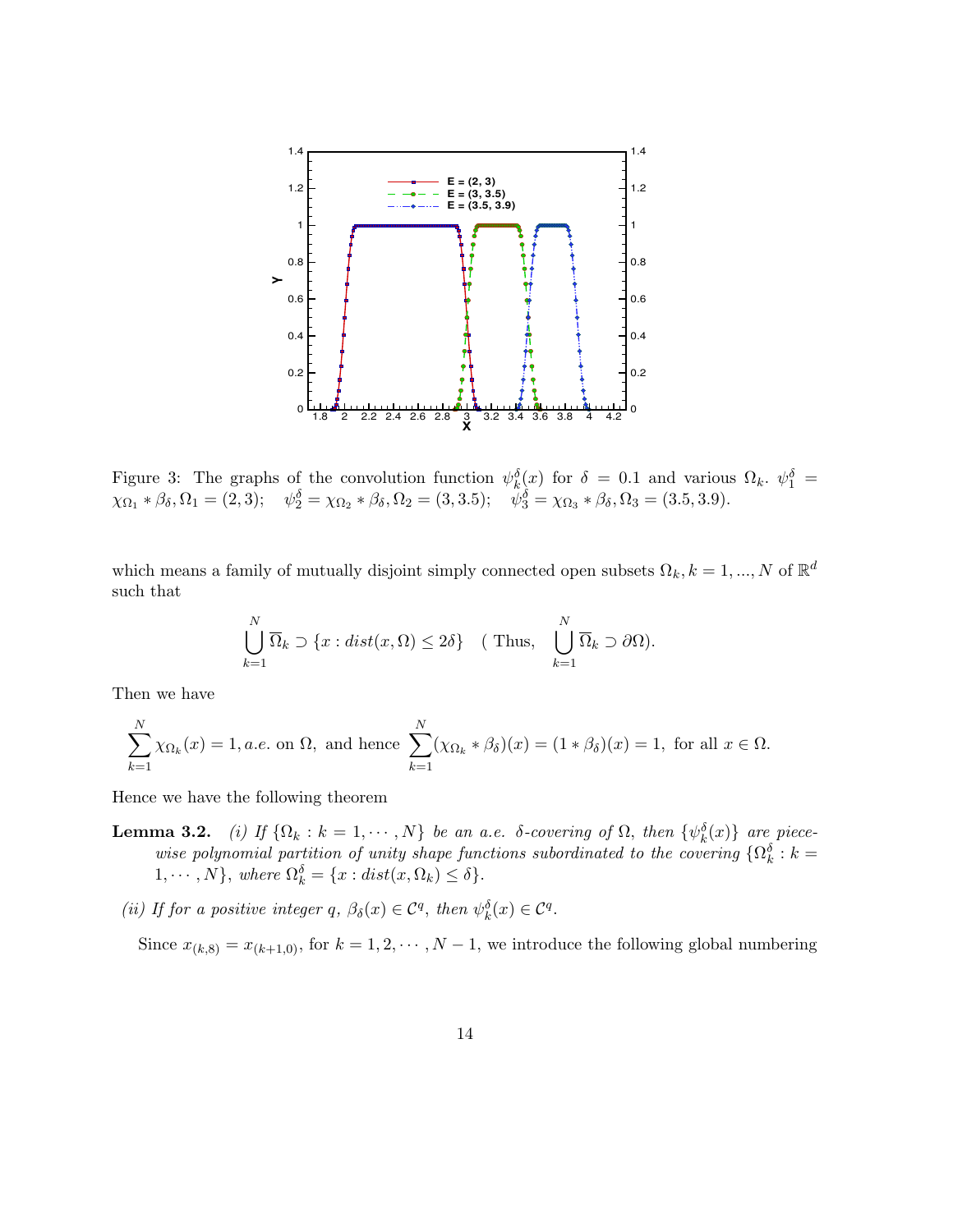for the  $8N + 1$  particles:

$$
x_{(1,0)} := x_{(1,0)}
$$
  
\n
$$
\vdots
$$
  
\n
$$
x_{(k,8)} := x_{(k,8)} = x_{(k+1,0)} \text{ for } k = 1, \dots, N-1
$$
  
\n
$$
\vdots
$$
  
\n
$$
x_{(N,8)} := x_{(N,8)}.
$$

On the other hand, we define the particle shape function corresponding to these particles as follows:

$$
\begin{cases}\n\phi_{(1,0)}(x) & := \phi_{(1,0)}^*(x), \\
\phi_{(1,1)}(x) & := \phi_{(1,1)}^*(x), \\
\phi_{(1,2)}(x) & := \phi_{(1,2)}^*(x),\n\end{cases}
$$
\n(20)

$$
\begin{cases}\n\phi_{(N,6)}(x) & := \phi_{(N,6)}^*(x), \\
\phi_{(N,7)}(x) & := \phi_{(N,7)}^*(x), \\
\phi_{(N,8)}(x) & := \phi_{(N,8)}^*(x),\n\end{cases}
$$
\n(21)

$$
\begin{cases} \phi_{(k,8)}(x) &:= \left\{ \psi_k^{\delta}(x)\phi_{(k,8)}^*(x) + \psi_{k+1}^{\delta}(x)\phi_{(k+1,0)}^*(x) \right\}, k=1,2,\cdots,N-1, \\ \phi_{(k,j)}(x) &:= \psi_k^{\delta}(x)\phi_{(k,j)}^*(x), k=2,\cdots,N-1. \end{cases} \tag{22}
$$

Then these functions are RPP shape functions of order 2 as follows:

**Theorem 3.1.** 1. For all  $x \in \Omega$ ,

$$
x_{(1,0)}^{\alpha}\phi_{(1,0)}(x) + \sum_{k=1}^{N} \sum_{j=1}^{8} x_{(k,j)}^{\alpha}\phi_{(k,j)}(x) = x^{\alpha}, \alpha = 0, 1, 2.
$$
 (23)

2.

$$
\begin{cases}\n\phi_{(1,i)}(x_{(1,j)}) = \delta_{ij}, & if 0 \leq i, j \leq 8, \\
\phi_{(N,i)}(x_{(N,j)}) = \delta_{ij}, & if 1 \leq i, j \leq 8, \\
\phi_{(k-1,i)}(x_{(k,j)}) \neq \delta_{ij}, & if i \in \{5, 6, 7, 8\} \text{ and } j \in \{1, 2, 3\}, \\
\phi_{(k,i)}(x_{(k-1,j)}) \neq \delta_{ij}, & if i \in \{1, 2, 3, 4\} \text{ and } j \in \{5, 6, 7, 8\}, \\
\phi_{(k,i)}(x_{(k-1,j)}) = \delta_{kl}\delta_{ij}, & for all other cases.\n\end{cases}
$$

Proof. (1) For notational convenience, we write the particle shape functions  $\phi^*$  constructed above as two parts:

$$
\phi^* = \overline{\phi}^*(\text{original p.w. polynomial}) + \widehat{\phi}^*(\text{extended global polynomial}).
$$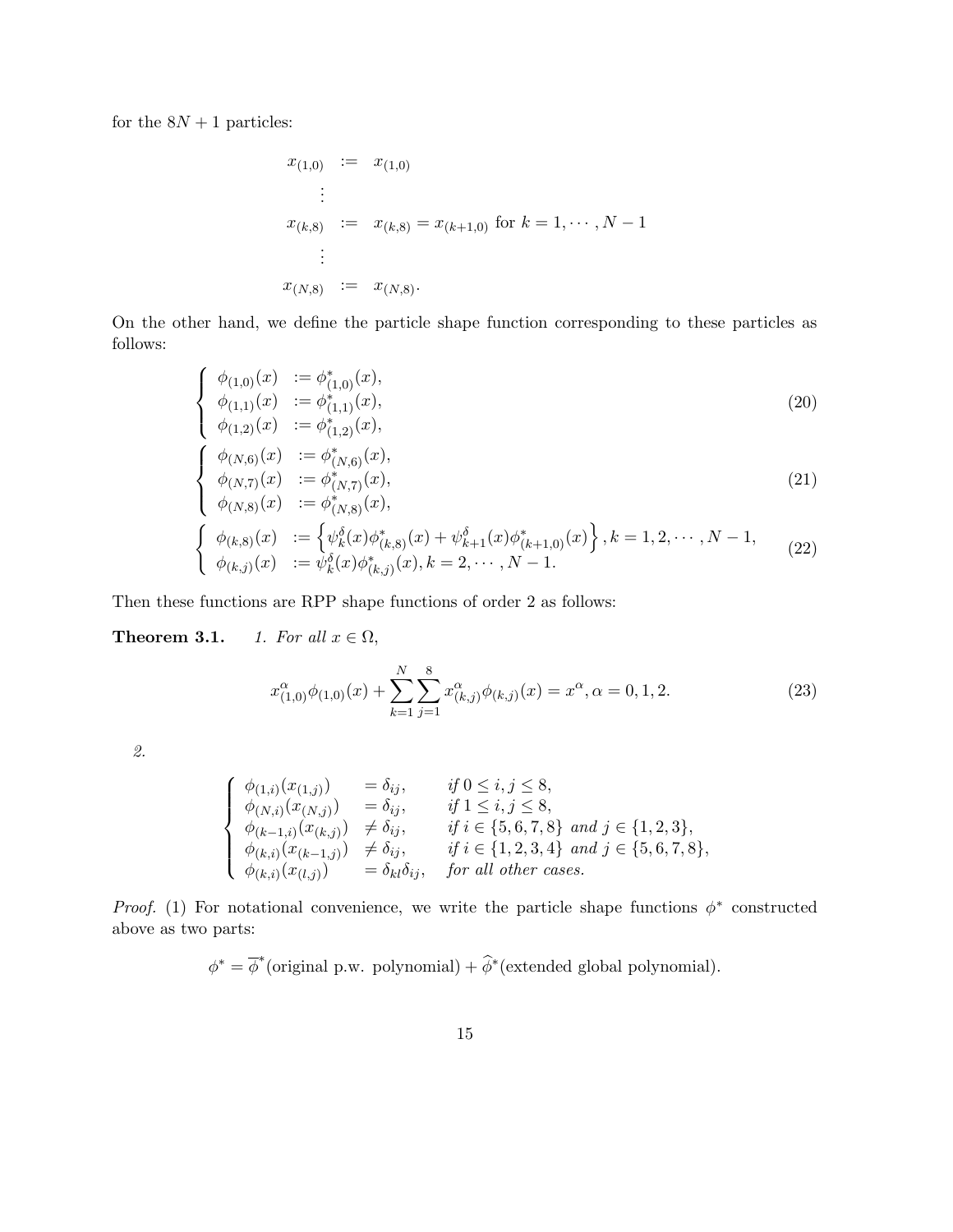It suffices to prove

$$
\sum_{(k,j)\in\Lambda} x^{\alpha}_{(k,j)} \phi^*_{(k,j)}(x) := x^{\alpha}_{(1,0)} \phi_{(1,0)}(x) + \sum_{k=1}^N \sum_{j=1}^8 x^{\alpha}_{(k,j)} \phi_{(k,j)}(x) = x^{\alpha}
$$

for the following cases:

(i) For  $x \in [x_k - \delta, x_k)$ ,

$$
\sum_{(k,j)\in\Lambda} x^{\alpha}_{(k,j)} \phi^*_{(k,j)}(x) = \psi^{\delta}_{k-1}(x) \sum_{j=6}^8 x^{\alpha}_{(k-1,j)} \overline{\phi}^*_{(k-1,j)}(x) + \psi^{\delta}_{k}(x) \sum_{j=0}^3 x^{\alpha}_{(k,j)} \widehat{\phi}^*_{(k,j)}(x) \n= \psi^{\delta}_{k}(x) x^{\alpha} + \psi^{\delta}_{k+1}(x) x^{\alpha} = x^{\alpha}.
$$

(ii) For  $x = x_k = x_{(k,8)}$ ,

$$
\sum_{(k,j)\in\Lambda} \phi_{(k,j)}^*(x_k) = \psi_k^{\delta}(x) x_k^{\alpha} + \psi_{k+1}^{\delta}(x) x_k^{\alpha} = x_k^{\alpha}.
$$

(iii) For  $x \in (x_k, x_k + \delta],$ 

$$
\sum_{(k,j)\in\Lambda} x^{\alpha}_{(k,j)} \phi^*_{(k,j)}(x) = \psi^{\delta}_{k-1}(x) \sum_{j=6}^{8} x^{\alpha}_{(k-1,j)} \widehat{\phi}^*_{(k-1,j)}(x) + \psi^{\delta}_{k}(x) \sum_{j=0}^{3} x^{\alpha}_{(k,j)} \overline{\phi}^*_{(k,j)}(x)
$$

$$
= \psi^{\delta}_{k}(x) x^{\alpha} + \psi^{\delta}_{k+1}(x) x^{\alpha} = x^{\alpha}.
$$

(iv) For  $x \in [x_k + \delta, x_{k+1} - \delta)$ , it is obvious.

(2) It is obvious that  $\phi_{(k,0)}(x_{(l,0)}) = \delta_{kl}$ ,  $\phi_{(k,8)}(x_{(l,8)}) = \delta_{kl}$ ,  $1 \leq k, l \leq N$ . However,  $\phi_{(k,j)}(x_{(l,j)}) = C\delta_{kl}$ , where  $C < 1$  if  $j = 1$ ;  $C = 1$  if  $j \neq 1$ .

In this section, we constructed p.p.(piecewise polynomial) RPP shape functions associated with patch-wise uniform particles by selecting a reference patch  $[0, 8]$ , in which nine particles are equally spaced. However, if we choose a reference patch  $[0, n]$  in which  $n + 1$  particles are non-uniformly spaced and particle shape functions are piecewise polynomials (constructed in [12]), we can obtain p.p. RPP shape functions corresponding to path-wise non-uniformly spaced particles.

 $\Box$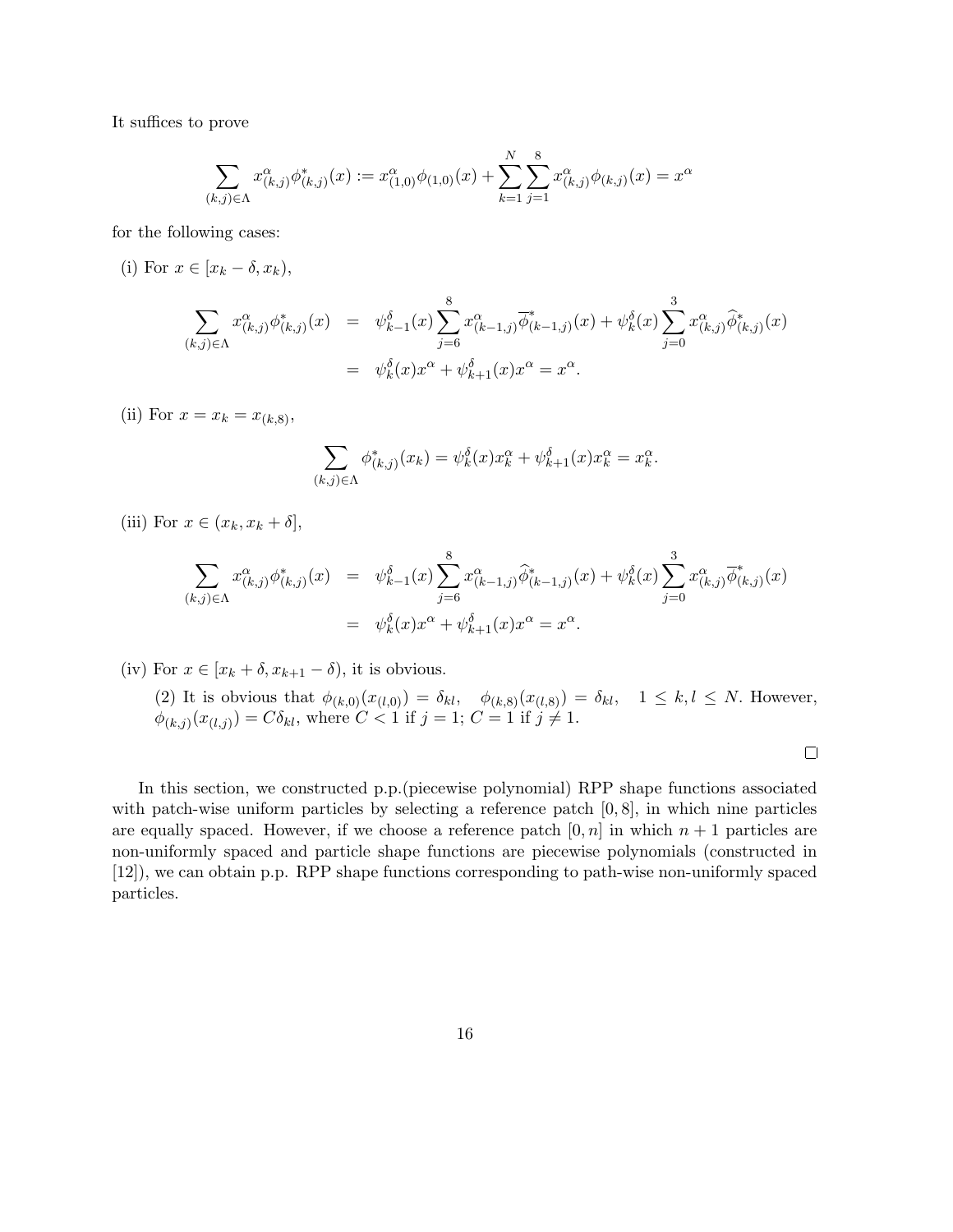#### 4 Error Estimate

In this section, we assume that the reference domain  $\Omega$  is  $[0, n]$  for a fixed integer n, in which there are equally spaced  $(n + 1)$ -integer particles. Of the  $(n + 1)$  p.p. RPP shape functions associated with the particles in  $[0, n]$ , at least one of them is a translation of the shape function

$$
\phi_{([-K,K];r;2K-2)}(\xi),
$$

whose support is  $[-K, K]$  for a positive integer K. Since this is the largest support for the reference particle shape functions, the supports of all other reference RPP shape functions have diameters  $\leq 2K$ .

Let

$$
h = \max\{h_k = \frac{H_k}{n} : 1 \le k \le N\}.
$$
\n(24)

We also assume that the distance between particles are quasi-uniform in the following sense:

$$
0 < K\delta_1 < \frac{h_k}{h} < K\delta_2,\tag{25}
$$

where  $\delta_1$  and  $\delta_2$  are fixed positive constants. Let

$$
\Lambda = \{(1,0)\} \cup \{(k,j) : 1 \le k \le N, 1 \le j \le n\}.
$$

Then the interpolation of  $u(x)$  in terms of the particle shape functions constructed in previous section,  $\phi_{(k,j)}(x)$ , is defined by

$$
\mathcal{I}_h u(x) := \sum_{(k,j) \in \Lambda} u(x_{(k,j)}) \phi_{(k,j)}(x).
$$

An interpolation error estimate for particle shape functions was proved in Han and Meng  $([10])$ , and Babuska-Banerjee-Osborn $([2])$ . However, with respect to piecewise polynomial particle shape functions constructed in the previous section, we present a more direct proof of an interpolation error estimate for the one dimensional case. For the higher dimensions, we will modify the proof in the forthcoming paper ([12]).

**Lemma 4.1.** Suppose  $u \in H^{m+1}(\Omega), (2m-3) \geq 0$ , the particle shape functions  $\phi_{(k,j)}(x)$  have polynomial reproducing property of order  $(m-1)$ , and  $\Omega$  is a domain in R. Then we have

$$
||u - \mathcal{I}_h u||_{0,\Omega} \le C_0 h^m |u|_{m,\Omega},\tag{26}
$$

$$
\|\frac{d}{dx}(u - \mathcal{I}_h u)\|_{0,\Omega} \le Ch^m \left\{C_1 h^{-1} + C_2 \delta^{-1}\right\} |u|_{m,\Omega},\tag{27}
$$

where the constants,  $C_0, C_1, C_2$ , are independent of u and h.  $\delta$  is a fixed constant with  $h < \delta <$  $H/3$  that is the radius of the scaled conical window function.

Thus,  $\delta$  depends on the diameter H of the smallest patch. On the other hand, h does not depend on the patch sizes, but depends on n, the number of particles in the reference patch.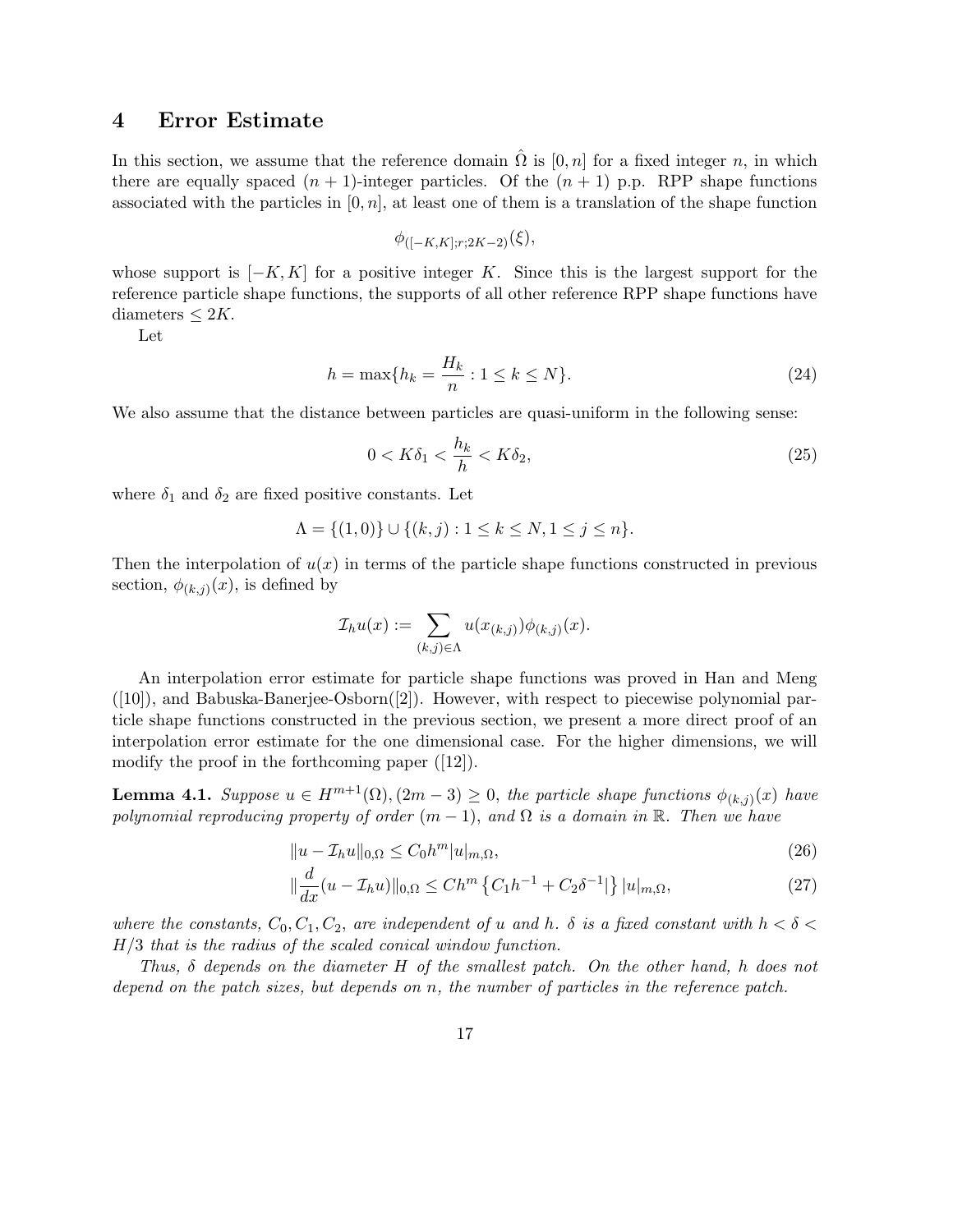*Proof.* It follows from the Sobolev imbedding theorem that  $H^{m+1}(\Omega) \subset C^m(\Omega)$ . Thus,  $u^{(m)}(x)$ has point values in  $\Omega$ .

Now, using the Cauchy integral remainder formula:

$$
f(y) = \sum_{\alpha=0}^{m-1} \frac{f^{(\alpha)}(x)}{\alpha!} (y-x)^{\alpha} + \frac{1}{(m-1)!} \int_x^y f^{(m)}(\theta) (y-\theta)^{m-1} d\theta
$$
  
= 
$$
\sum_{\alpha=0}^{m-1} \frac{f^{(\alpha)}(x)}{\alpha!} (y-x)^{\alpha} + m \int_0^1 (1-t)^{m-1} \frac{f^{(m)}((1-t)x+ty))}{m!} (y-x)^m dt, \quad (28)
$$

where  $t = (\theta - x)/(y - x)$ , we have

$$
u(x_{(k,j)}) = \sum_{\alpha=0}^{m-1} \frac{u^{(\alpha)}(x)}{\alpha!} (x_{(k,j)} - x)^{\alpha} + R_m u(x_{(k,j)}, x), \text{ for } x \in \Omega,
$$

where

$$
R_m u(x_{(k,j)}, x) = m \int_0^1 (1-t)^{m-1} \left[ \frac{f^{(m)}((1-t)x + tx_{(k,j)})}{m!} (x_{(k,j)} - x)^m \right] dt.
$$

Since we assumed that  $\{\phi_{(k,j)}(x) : (k,j) \in \Lambda\}$  have the polynomial reproducing property of order  $m-1$ , according to  $(8)$ , we have

$$
\mathcal{I}_h u(x) = \sum_{(k,j) \in \Lambda} u(x_{(k,j)}) \phi_{(k,j)}(x)
$$
  
\n
$$
= \sum_{(k,j) \in \Lambda} \Big( \sum_{\alpha=0}^{m-1} \frac{u^{(\alpha)}(x)}{\alpha!} (x_{(k,j)} - x)^{\alpha} + R_m u(x_{(k,j)}, x) \Big) \phi_{(k,j)}(x)
$$
  
\n
$$
= u(x) + \sum_{(k,j) \in \Lambda} R_m u(x_{(k,j)}, x) \phi_{(k,j)}(x)
$$

and hence

$$
u(x) - \mathcal{I}_h u(x) = - \sum_{(k,j)\in\Lambda} R_m u(x_{(k,j)}, x) \phi_{(k,j)}(x).
$$
 (29)

(Step 1:) First, we estimate the interpolation error in the  $L_2(\Omega)$ -norm. Using Cauchy-Schwarz inequality, we have

$$
||u - \mathcal{I}_h u||_{L_2(\Omega)}^2 = \int_{\Omega} (u(x) - \mathcal{I}_h u(x))^2 dx
$$
  
\n
$$
= \left(\frac{1}{(m-1)!}\right)^2 \int_{\Omega} \sum_{(k,j)\in\Lambda} \left[ \int_0^1 (1-t)^{m-1} u^{(m)}((1-t)x + tx_{(k,j)})(x_{(k,j)} - x)^m \phi_{(k,j)}(x) dt \right]^2 dx
$$
  
\n
$$
\leq \left(\frac{1}{(m-1)!}\right)^2 \sum_{(k,j)\in\Lambda} \int_{\Omega} \left[ \int_0^1 (1-t)^{2(m-1)} \left\{ u^{(m)}((1-t)x + tx_{(k,j)})(x_{(k,j)} - x)^m \phi_{(k,j)}(x) \right\}^2 dt \right] dx
$$
  
\n
$$
= \left(\frac{1}{(m-1)!}\right)^2 \int_0^1 (1-t)^{2(m-1)} F(x,t) dt,
$$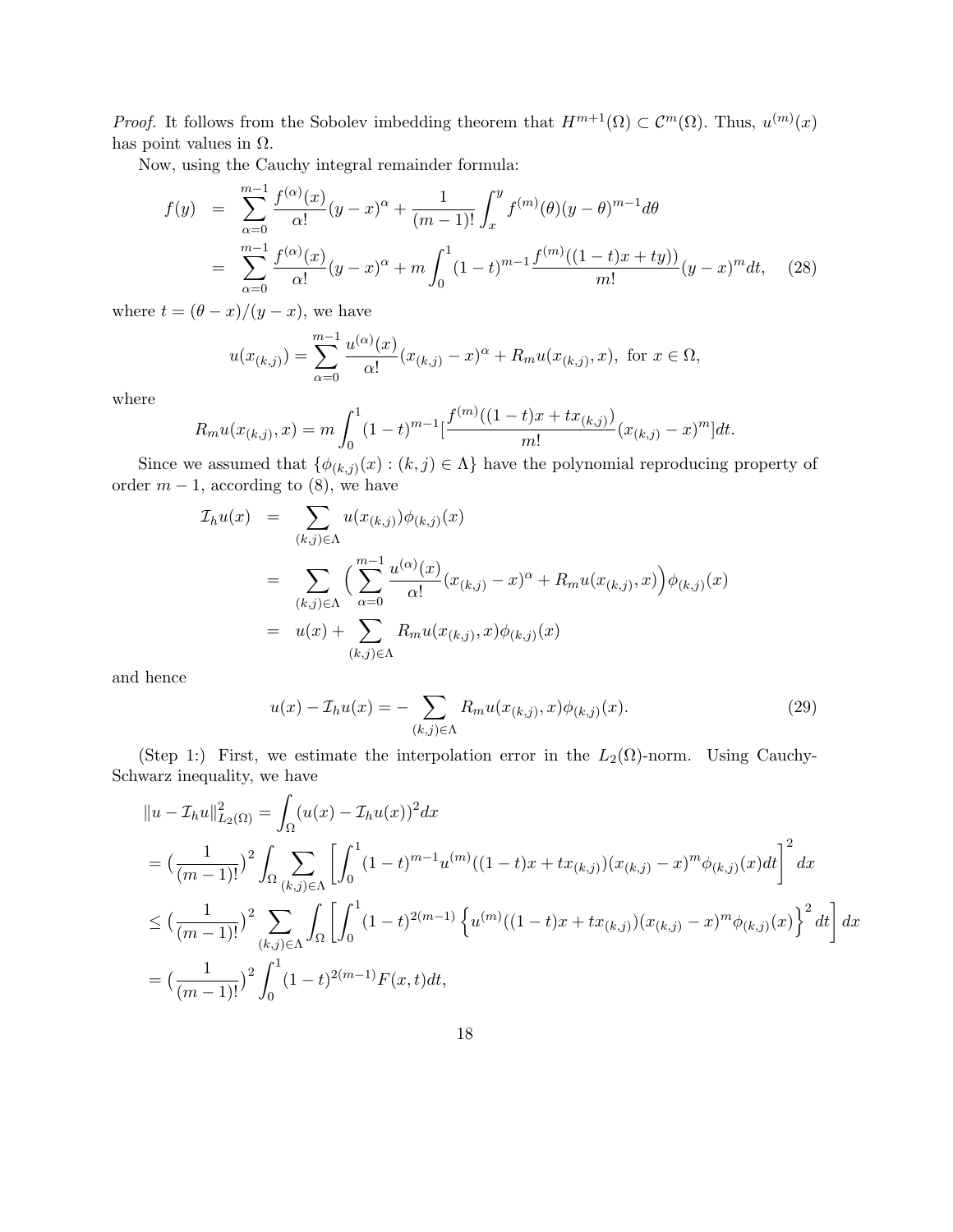where

$$
F(x,t) = \sum_{(k,j)\in\Lambda} \int_{\Omega} \left[ u^{(m)}((1-t)x + tx_{(k,j)})(x_{(k,j)} - x)^m \phi_{(k,j)}(x) \right]^2 dx.
$$
 (30)

Since

$$
\eta_k^j := \text{ supp } \phi_{(k,j)} \subset [x_{(k,j)} - \delta_2 hK, x_{(k,j)} + \delta_2 hK],
$$

 $|x_{(k,j)}-x|\leq \delta_2 Kh$  for all  $x\in \eta_k^j$  $\chi_k^j$ . Thus, we have

$$
|F(x,t)| \le (\delta_2 K)^{2m} M^2 h^{2m} \sum_{(k,j)\in\Lambda} \int_{\Omega \cap \eta_k^j} [u^{(m)}((1-t)x + tx_{(k,j)})]^2 dx,
$$

where

$$
M = \max\{|\phi_{(k,j)}(x)| : (k,j) \in \Lambda, x \in \Omega\}.
$$

Let  $y = (1-t)x + tx_{(k,j)} := L_k^j$  $k(x)$  be a affine transformation on R and let

$$
\tilde{\eta}_k^j = L_k^j(\eta_k^j).
$$

Then, according to the change of variable, we have

$$
|F(x,t)| \le M^2(\delta_2 K)^{2m} h^{2m} \sum_{(k,j)\in\Lambda} \int_{\Omega \cap \tilde{\eta}_k^j} [u^{(m)}(y)]^2 (1-t)^{-1} dy. \tag{31}
$$

If  $y \in \tilde{\eta}^j_k$  $x_k^j$ , then  $y = (1 - t)x + tx_{(k,j)}$  for some  $x \in \eta_k^j$  $\lambda_k^j$ , and hence

$$
|y - x_{(k,j)}| = |(1-t)(x - x_{(k,j)}| \le |x - x_{(k,j)}| \le \delta_2 Kh, \text{ since } 0 \le t \le 1.
$$

Therefore,  $\tilde{\eta}_k^j \subset \eta_k^j$  $\frac{J}{k}$  and hence (31) can be rewritten as follows:

$$
|F(x,t)| \leq M^2(\delta_2 K)^{2m} h^{2m} (1-t)^{-1} \sum_{(k,j)\in\Lambda} \int_{\Omega \cap \eta_k^j} [u^{(m)}(y)]^2 dy
$$
  
\n
$$
\leq q M^2(\delta_2 K)^{2m} h^{2m} (1-t)^{-1} \int_{\Omega} [u^{(m)}(y)]^2 dy
$$
  
\n
$$
= q M^2(\delta_2 K)^{2m} h^{2m} (1-t)^{-1} |u|_m^2,
$$
\n(32)

where  $q = max\{card\{(k', j') : \eta_k^j \cap \eta_{k'}^{j'}\}$  $\mathcal{F}_{k'}^{\jmath} \neq \emptyset$  :  $(k, j) \in \Lambda$ . Thus, from (30) and (31), we have the following estimate:

$$
\|u - \mathcal{I}_h u\|_{L_2(\Omega)}^2 \le \frac{qM^2(\delta_2 K)^{2m} h^{2m} |u|_m^2}{[(m-1)!]^2} \int_0^1 (1-t)^{2(m-1)-1} dt
$$
  

$$
\le \left[ \frac{qM^2(\delta_2 K)^{2m}}{[(m-1)!]^2} \right] h^{2m} |u|_m^2, \text{ if } (2m-3) \ge 0. \tag{33}
$$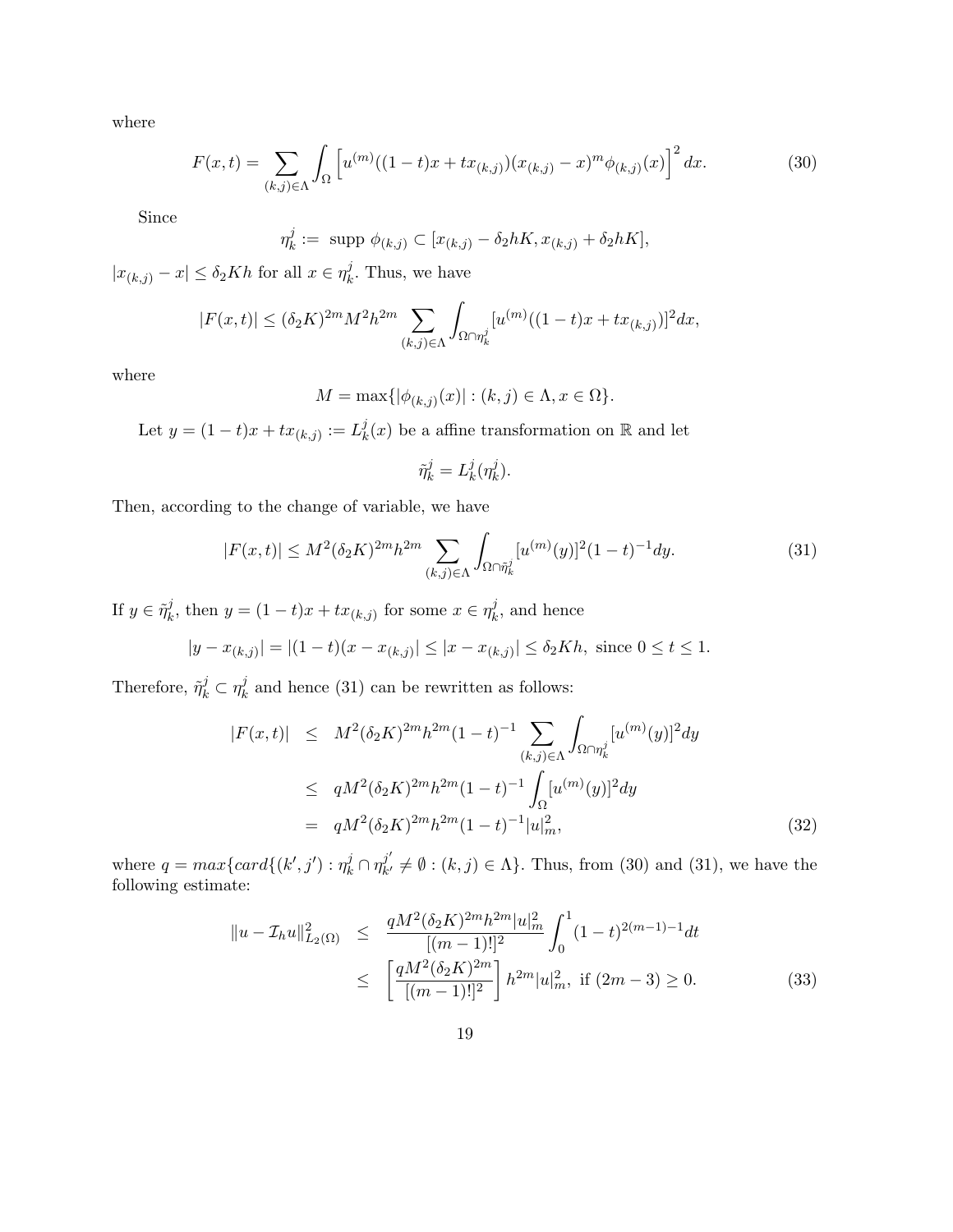(Step 2:) Next, we estimate the derivative of the interpolation error in the  $L_2(\Omega)$ -norm. From the property of reproducing polynomial of order  $m - 1$ :

$$
\sum_{(k,j)\in\Lambda} \phi_{(k,j)}(x) = 1,
$$
  

$$
\sum_{(k,j)\in\Lambda} (x - x_{(k,j)})^{\alpha} \phi_{(k,j)}(x) = 0, \quad 1 \le \alpha \le m-1,
$$

we have

$$
\begin{cases}\n\sum_{(k,j)\in\Lambda} \frac{d}{dx} \phi_{(k,j)}(x) = 0, \\
\sum_{(k,j)\in\Lambda} (x - x_{(k,j)}) \frac{d}{dx} \phi_{(k,j)}(x) = -1, \\
\sum_{(k,j)\in\Lambda} (x - x_{(k,j)})^{\alpha} \frac{d}{dx} \phi_{(k,j)}(x) = 0, \quad 1 < \alpha \le m - 1.\n\end{cases}
$$
\n(34)

Since  $K\delta_2 h < h_k$  for all  $k$ , we have the following relation:

$$
\frac{d}{dx}\phi_{(k,j)}(x) = \frac{d}{dx}\left[\hat{\phi}_j(\frac{x-x_k}{h_k})\psi_k^{\delta}(x)\right]
$$
\n
$$
= \frac{d}{dx}\left[\hat{\phi}_j(\frac{x-x_k}{h_k})\right]\psi_k^{\delta}(x) + \hat{\phi}_j(\frac{x-x_k}{h_k})\frac{d}{dx}\left[\psi_k^{\delta}(x)\right]
$$
\n
$$
= \frac{1}{h_k}\left\{\left[\frac{d}{d\xi}\hat{\phi}_j\right](\frac{x-x_k}{h_k})\psi_k^{\delta}(x)\right\} + \left\{\hat{\phi}_j(\frac{x-x_k}{h_k})\frac{d}{dx}\left[\psi_k^{\delta}(x)\right]\right\},
$$

which implies

$$
\left|\frac{d}{dx}\phi_{(k,j)}(x)\right| \leq \frac{C}{h} \left[\frac{d}{d\xi}\hat{\phi}_j(\frac{x-x_k}{h_k})\right] + \left\{\hat{\phi}_j(\frac{x-x_k}{h_k})\max|\beta_\delta|\right\}.
$$
 (35)

Now, applying the relation (34), we have

$$
\frac{d}{dx}\mathcal{I}_h u(x) = \sum_{(k,j)\in\Lambda} u(x_{(k,j)}) \frac{d}{dx} [\phi_{(k,j)}(x)]
$$
\n
$$
= \sum_{(k,j)\in\Lambda} \Big( \sum_{\alpha=0}^{m-1} \frac{u^{(\alpha)}(x)}{\alpha!} (x_{(k,j)} - x)^{\alpha} + R_m u(x_{(k,j)}, x) \Big) \frac{d}{dx} [\phi_{(k,j)}(x)]
$$
\n
$$
= \frac{d}{dx} [u(x)] + \sum_{(k,j)\in\Lambda} R_m u(x_{(k,j)}, x) \frac{d}{dx} [\phi_{(k,j)}(x)],
$$

and hence,

$$
\frac{d}{dx}\mathcal{I}_h u(x) - \frac{d}{dx}u(x) = \sum_{(k,j)\in\Lambda} R_m u(x_{(k,j)}, x) \frac{d}{dx}[\phi_{(k,j)}(x)].
$$
\n(36)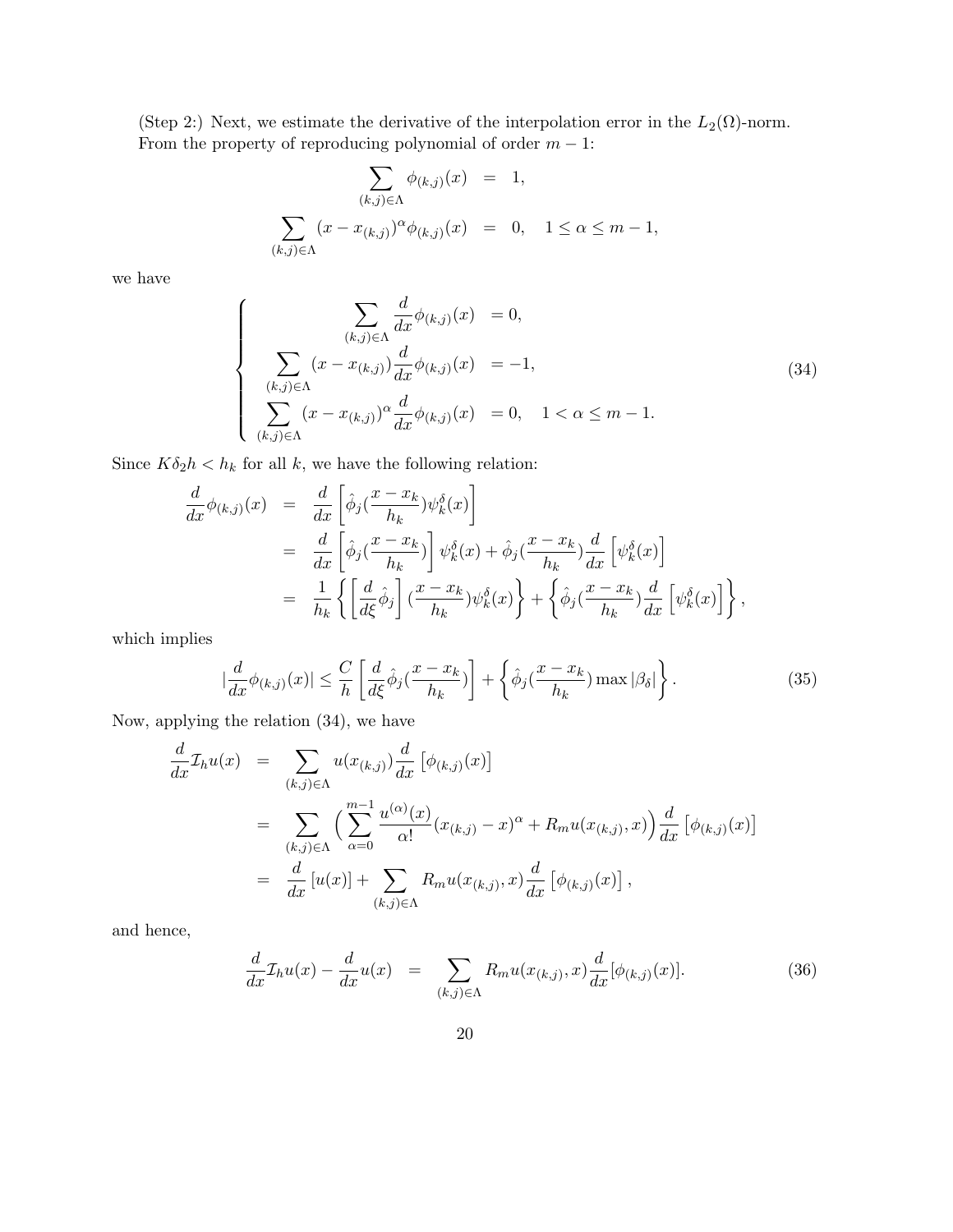Using Eqt. (35), max  $|\beta_{\delta}| = \mathcal{O}(\delta^{-1})$ , and applying the same arguments as Step 1, we can get

$$
\|\frac{d}{dx}\mathcal{I}_h u(x) - \frac{d}{dx}u(x)\|_{L_2(\Omega)}^2 \le h^{(2m)} \left\{C_1h^{-2} + C_2\delta^{-2}\right\} |u|_m^2, \quad \text{if } (2m-3) \ge 0. \tag{37}
$$

 $\Box$ 

Finally, the desired interpolation error estimates follow from (33) and (37).

**Remark 4.1.** (1) The derivative of the interpolation error in  $L_2(\Omega)$ -norm depends on the size of δ determined by (13). If δ is getting smaller,  $\max|\beta_{\delta}|$  becomes larger. Hence it is recommended to chose  $\delta \in (0, H/3]$  that is not too small.

(2) On the other hand, if  $\delta/h$  is a large number and  $x_k$  is boundaries of patches,  $(x_k-\delta, x_k+\delta)$ contains many particles at which the particle shape functions do not satisfy the Kronecker delta property. Moreover,  $\phi_j(x)^{Ext}$  may take large values on  $(x_k - \delta, x_k + \delta)$  In this case, in order for  $\phi_j(x)^{Ext}\psi_k(x)$  to take small values, the damping effect of partition of unity function  $\psi_k(x)$ can be increased by taking the degree of the conical window function as high as the degree of the extended polynomial  $\phi_j(x)^{Ext}$ .

Suppose  $u \in H^{m+1}(\Omega)$ , and  $\Omega \subset \mathbb{R}$ . Then  $u \in C^{0}(\Omega)$  and hence  $\mathcal{I}u$  is defined. Thus, by using Lemma 4.1 and  $C\acute{e}a$ 's theorem, we have the following error estimate of Reproducing Polynomial Particle Method (RPPM) whose global basis functions are constructed in section 3:

**Theorem 4.1.** Suppose  $u \in H^{m+1}(\Omega)$ ,  $2m-3 > 0$ , and  $u^R$  is an ERR approximate solution of an elliptic boundary value problem on the domain  $\Omega \subset \mathbb{R}$ . Then, we have

$$
||u - uR||_{1,\Omega} \le Chl [h-1 + \delta-1] |u|_{l,\Omega}.
$$

where

- $l = \min\{m, 2K\}$  if the RPP shape functions have reproducing order  $2K 1$  ( $\mathcal{C}^0$ -functions),
- $l = \min\{m, 2K 1\}$  if the RPP shape functions have reproducing order  $2K 2$  (C<sup>r</sup>-functions,  $r > 0$ ).

Here the constant  $C$  is independent of  $u$  and  $h$ .

Now, let us have some remarks on the relation between our piecewise polynomial particle shape functions and the spline functions.

- 1. The maximum norm estimate (1.3) of [7] is similar to the  $L_2(\Omega)$ -norm estimate (26) of Lemma 3.1.
- 2. Existence and uniqueness for the particle shape function  $\phi_{([-K,K],0;2K-1)}(x)$  was proved in Theorem 3.1 of [24]. We noticed that Theorem 4.4.1 of [7] is virtually the same as our uniqueness theorem. However, the two proofs are different. Furthermore, our theorem did not use a sequence of double knots and the unique piecewise polynomial is specifically constructed from the Lagrange interpolation polynomials associated with the particles in  $\text{supp}\phi_{([-K,K],0;2K-1)}(x)$ . Thus, the  $\mathcal{C}^0$ -spline functions associated with nodes  $-K, \cdots K$ , is the same as  $\phi_{([-K,K];0;K)}$ .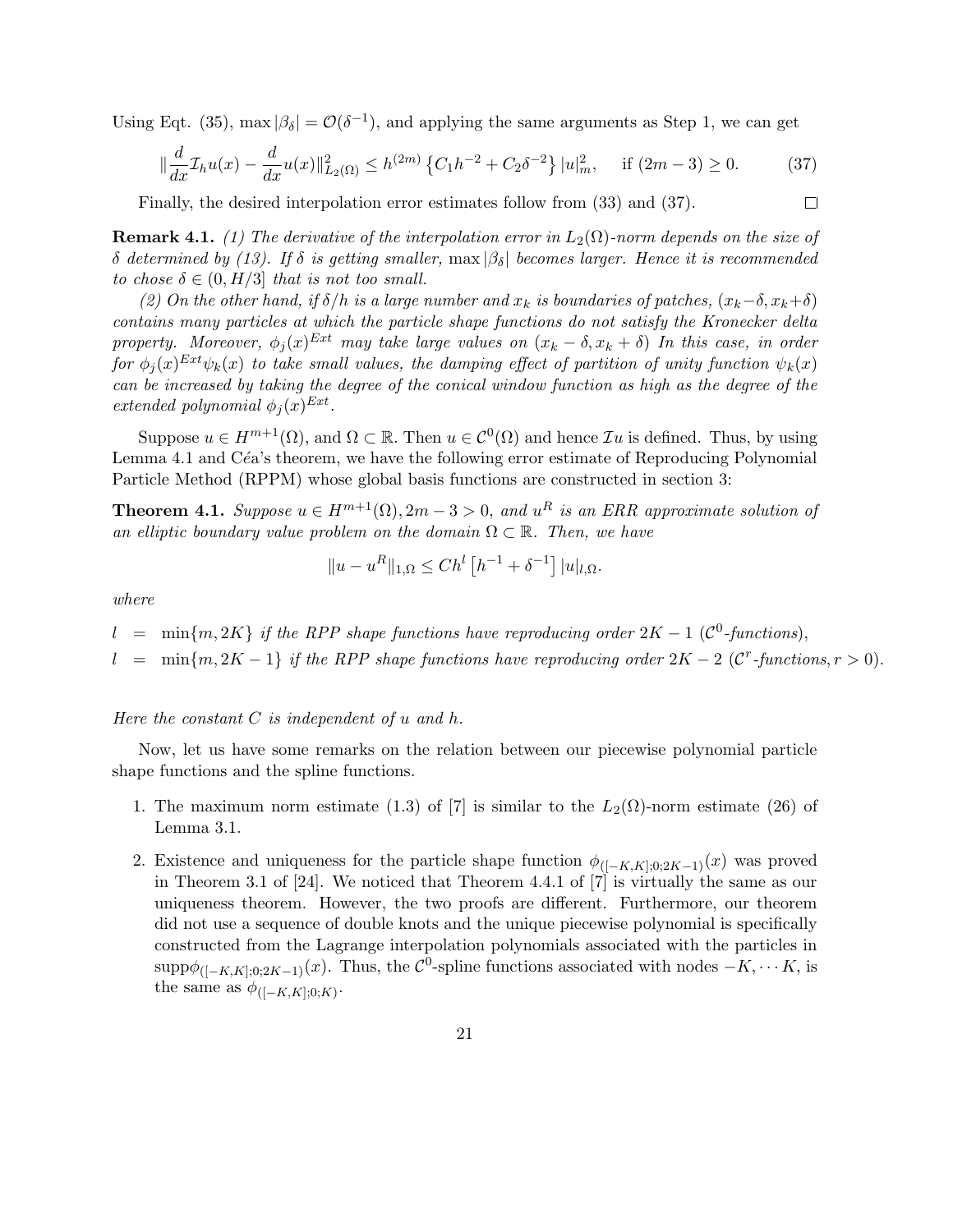3. Let r be a positive integer. Then our  $\mathcal{C}^r$ -piecewise polynomial particle shape functions  $\phi_{([-k,k];r;2K-2)}$  of reproducing order  $2K-2$  could not be found in the literatures on the spline functions.

#### 5 Numerical Examples

Let  $\mathcal{U}(w) = \frac{1}{2}$  $\frac{1}{2}$  $\mathcal{B}(w, w)$  be the strain energy of w, where  $\mathcal{B}(\cdot, \cdot)$  denote the bilinear form of the related differential equation. Then the relative error in energy norm  $(\%)$  is defined as

$$
||e||_{E,r} \text{ in } \% = \left[\frac{|\mathcal{U}(u_{ex}) - \mathcal{U}(u_{app})|}{\mathcal{U}(u_{ex})}\right]^{1/2} \times 100. \tag{38}
$$

In the following two examples, numerical solutions are obtained by applying the local approximation space defined as follows:

(1) The solution domains  $\Omega$  of two examples are  $(-1, 1)$  and  $(0, 2)$ , respectively. The reference patch  $[0, n]$  is

$$
\hat{\Omega} = [-2, 2].
$$

(2) The reference RPP shape functions of reproducing order 4 are the Lagrange interpolating global polynomials:

$$
\begin{array}{rcl}\n\phi_{(-2)}(\xi) & = & (\xi - 2)(\xi - 1)\xi(\xi + 1)/24, \\
\phi_{(-1)}(\xi) & = & -(\xi - 2)(\xi - 1)\xi(\xi + 2)/6, \\
\phi_{(0)}(\xi) & = & (\xi - 2)(\xi - 1)(\xi + 2)/4, \\
\phi_{(1)}(\xi) & = & -(\xi - 2)(\xi + 1)\xi(\xi + 2)/6, \\
\phi_{(2)}(\xi) & = & (\xi - 1)(\xi + 1)\xi(\xi + 2)/24\n\end{array}
$$

(3)  $\Omega = \bigcup_{k=1}^{N} \Omega_k$  is the subdivision of the domain  $\Omega$  into uniform patches. The flat-top partition of unity shape functions subordinate to the covering  $\{\Omega_k^{\delta} = (x_k - \delta, x_{k+1} + \delta) : k =$  $1, \cdots, N$  are defined by

$$
\psi_{\delta}(x) = Aw(\frac{x}{\delta}) * \chi_{\Omega_k}(\text{convolution}), \qquad (39)
$$

where  $w(x)$  is the conical window function with  $w(x) = (1 - |x|^2)^4$  for  $|x| \leq 1$ , and

$$
\delta = \dim(\Omega_k)/3.
$$

(4) The Finite Element approximation space is the vector space spanned by the following particle shape function of reproducing order 4:

$$
\phi_{(k,j)}(x) := \psi_k^{\delta}(x) \cdot \phi_{(j)}(T_k^{-1}(x)), \quad j = -2, -1, 0, 1, 2; \quad k = 1, \cdots, N,
$$

where  $T_k : \hat{\Omega} \to \Omega_k$  is an affine mapping from the reference patch onto the spacial patch  $\Omega_k$ .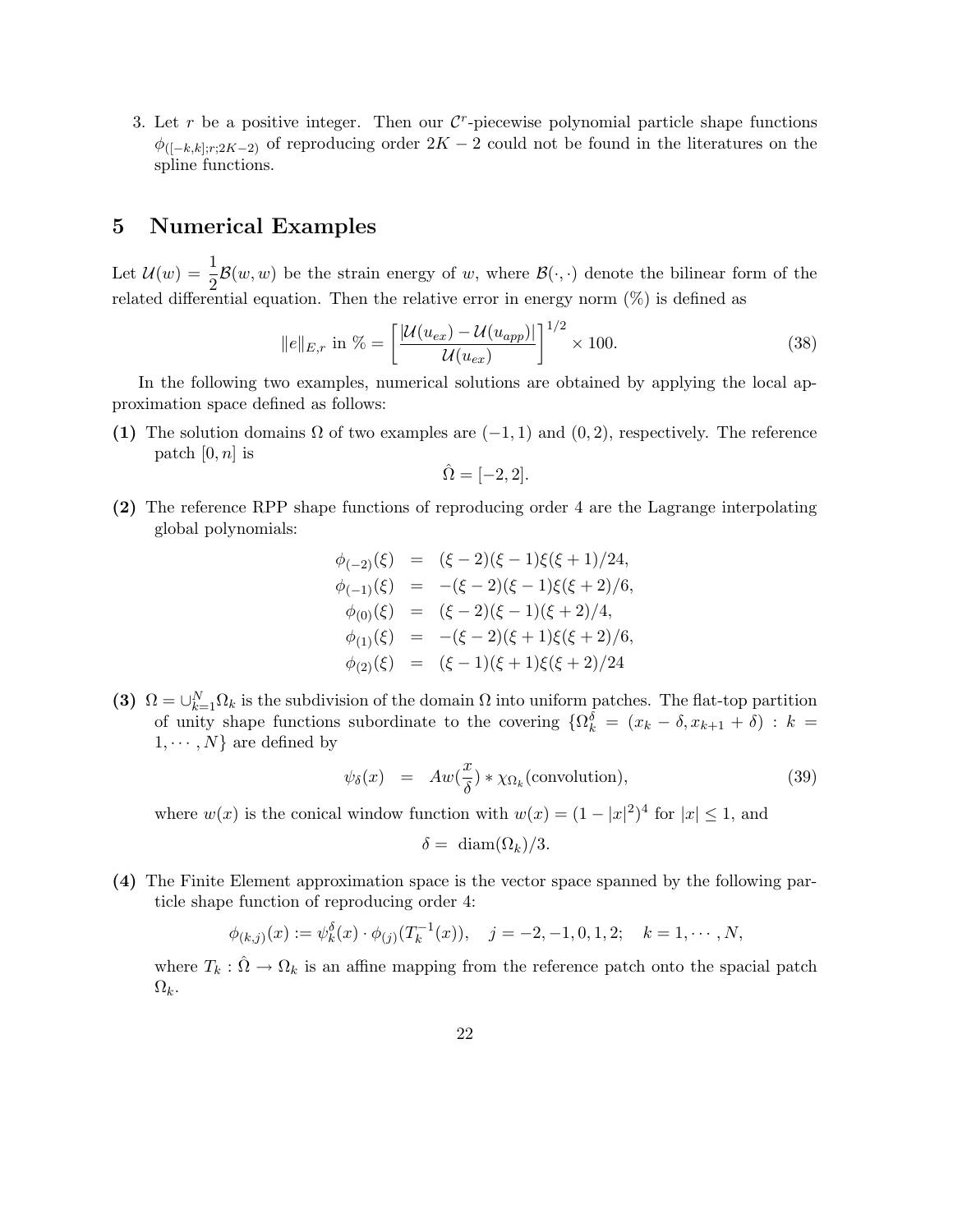For brevity, in this section, we use uniform patches and use the Lagrangian interpolators for the reference particle shape functions (NOTE: in this case, our reference particle shape functions are similar to the global partition polynomials of  $RKEM(Chapter 6$  of  $Li-Liu[15])$ .

In these particular examples, we have the following features:

- 1. The mesh size h is  $diam(\Omega_k)$ , because the support of these particular reference particle shape functions are the diameter of uniform patch (NOTE: in the proof of Lemma 4.1,  $h = K \times (diam(\Omega_k)/n$ , where  $(n+1)$  is the number of particles in the reference patch, 2K is the maximum of the diameters of supports of the reference particle shape functions). In other words, to get a smaller h,  $diam(\Omega_k)$  must be small when the reference particle shape functions are global polynomials. However, in our proposed method, reference particle shape functions are piecewise polynomials with small support. Hence, a smaller  $h$  is obtained by taking a large number n, while the patch sizes and  $\delta$  are fixed.
- 2. Thus, we have to choose  $\delta$  with  $0 \ll \delta \ll h/2$ . However, if  $\delta$  is too small, the condition number of the related stiffness matrix becomes large. In Fig. 3, the number of uniform patches are  $5, 10, 20, 40$  and hence  $h = 0.4, 0.2, 0.1, 0.05$ , respectively. For these cases, the corresponding  $\delta$  are selected as  $0.1, 0.08, 0.05, 0.02$ , respectively.

On the other hand, our proposed method has the following features:

- The constant  $\delta$  for the flat-top partition of unity shape function is fixed and not too small (one third of the diameter of the smallest patch). One can control patch sizes so that the smallest patch is not too small. That is,  $\delta$  is independent of h.
- The mesh size  $h_k = \text{diam}(\Omega_k)/n$  on the patch  $\Omega_k$  can be small as n goes to  $\infty$ , where  $(n+1)$  is the number of particles in the reference patch  $[0, n]$  and the associated reference particle shape functions are constructed in the appendix for uniformly spaced particles.
- [ Second Order Equation-I:]  $u(x) = e^x(1-x^2)^6$  solves the following model problem

$$
-\frac{d^2}{dx^2}u(x) = f(x) \text{ in } (-1,1), \tag{40}
$$

$$
u(\pm 1) = 0,\t\t(41)
$$

where  $f(x) = -e^x((1-x^2)^6 - 24x(1-x^2)^5 - 12(1-x^2)^5 + 120x^2(1-x^2)^4)$ . Then the strain energy is 1.8568504251271325.

Since the  $u(x)$  is smooth and particle shape functions have the reproducing property of order 4, by theorem 4.1, if the error in  $H^1(\Omega)$ -norm versus the mesh size is plotted in log-log scale, the slope of the convergence line is better than or equal to 3. Fig. 3 shows that the relative error makes a line of slope  $\approx 3.8$ .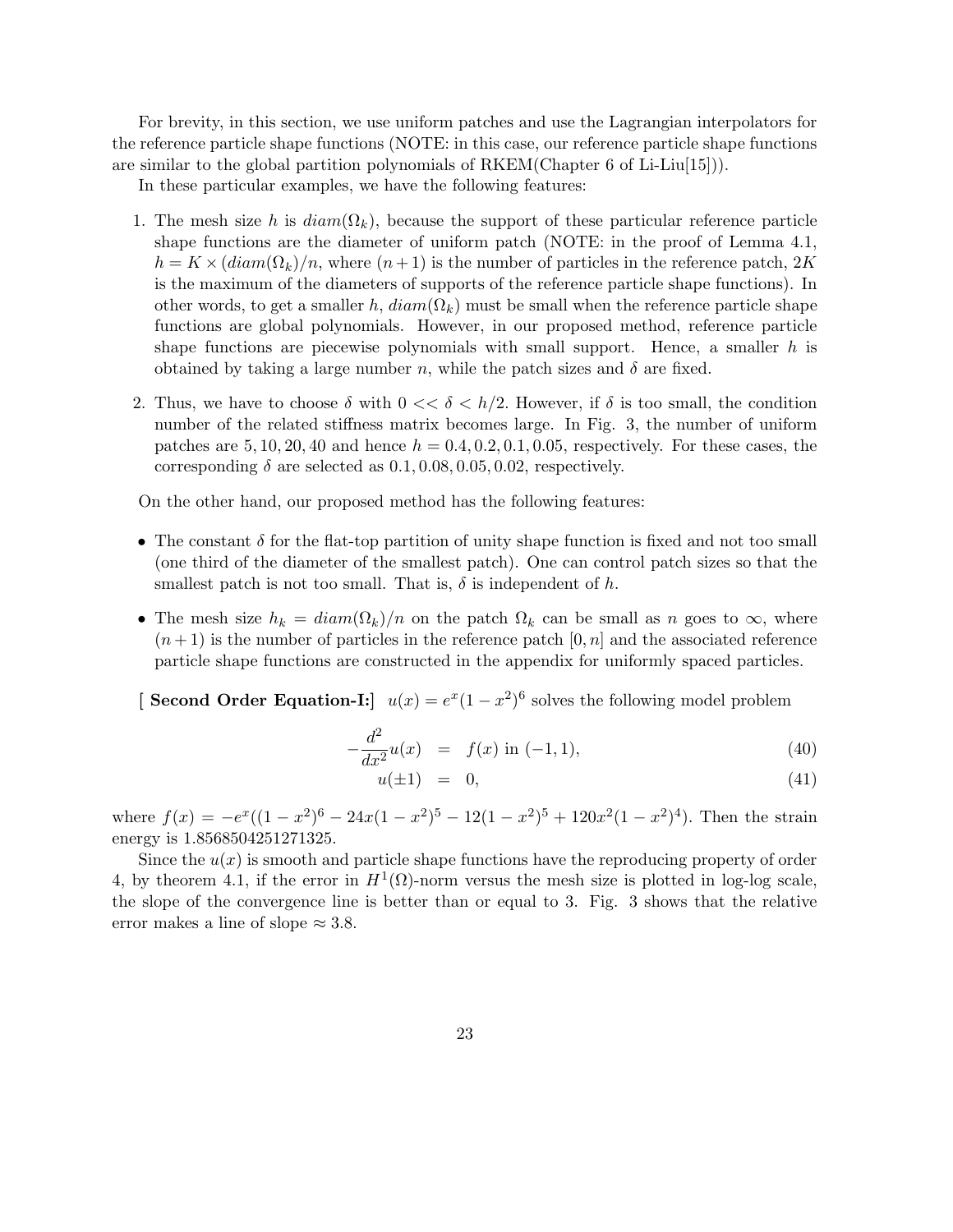

Figure 4: (Relative Errors)  $\times$ 100 are plotted in log-log scale which support the theory for convergence of the proposed method.

[ Second Order Equation-II:]  $u(x) = (2 - x)x^{1.6}$  solves the following model problem

$$
-\frac{d^2}{dx^2}u(x) = f(x) \text{ in } (0,2), \tag{42}
$$

$$
u(0) = u(2) = 0,\t(43)
$$

where  $f(x) = -3.2x^{0.6} + 0.96(2 - x)/(x^{0.4})$ . Then the strain energy is 1.59127044848075.

In the second example, the true solution is in  $H^2(\Omega)$ . Thus, by theorem 4.1, if the error in  $H^1(\Omega)$ -norm versus the mesh size is plotted in log-log scale, the slope of the line of convergence is better than or equal to 1. Fig. 3 shows that the relative error makes a line of slope  $\approx 1.1$ .

#### 6 Remarks for Higher Dimensional Extension

The arguments and results presented for one dimensional case can be smoothly extended to higher dimensional cases without involving much complexity. In other words, the given polygonal domain  $\Omega \subset \mathbb{R}^d$  is subdivided into non-overlapping rectangles (or hexahedrons), just as a subdivision for the conventional finite element method. The tensor product of the one dimensional reference domain, along with the tensor product of one dimensional particle shape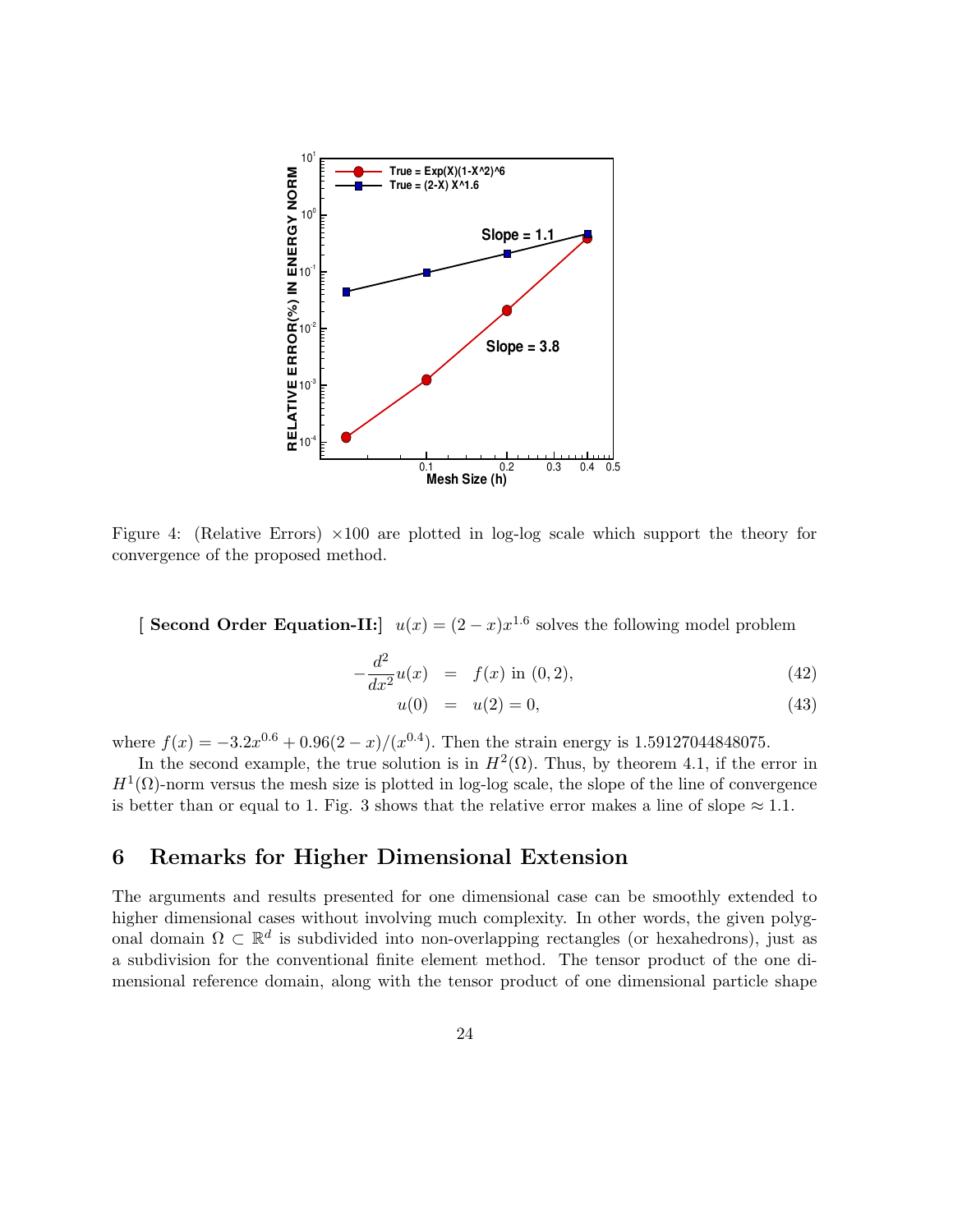functions, can be used for the reference domain and the reference piecewise polynomial particle shape functions, respectively.

The essential components of two dimensional case for our proposed method are as follows:

1. Suppose  $n$  is a fixed positive integer and the reference particle shape functions have the polynomial reproducing property of order m:

$$
\sum_{j=0}^{n} \xi_j^{\alpha} \phi_j(\xi) = \xi^{\alpha}, \text{ for } 0 \le \alpha \le m.
$$

Then the reference domain is

$$
\hat{\Omega}_{(q)} = [0,n] \times [0,n]
$$

and the reference particle shape functions have the extended polynomial reproducing property as follows:

$$
\sum_{(j_1,j_2)\in\Lambda} \xi_{j_1}^{\alpha_1} \eta_{j_2}^{\alpha_2} \phi_{j_1}(\xi) \phi_{j_2}(\eta) = \xi^{\alpha_1} \eta^{\alpha_2}, \text{ for } 0 \le \alpha_1 \le m, 0 \le \alpha_2 \le m.
$$
 (44)

Note that the tensor product of RPP shape functions has serendipity reproducing orders, compared with the definition (4).

2. Let Q be a rectangle whose four vertices are

$$
(x_i, y_i), i = 1, 2, 3, 4.
$$

Then a bijective mapping  $T: \hat{\Omega}_{(q)} \longrightarrow Q$  is defined by

$$
(x, y) = T(\xi, \eta) = (T_x(\xi, \eta), T_y(\xi, \eta)),
$$

where

$$
x = \frac{x_1}{n^2}(n-\xi)(n-\eta) + \frac{x_2}{n^2}(\xi)(n-\eta) + \frac{x_3}{n^2}(\xi)(\eta) + \frac{x_4}{n^2}(n-\xi)(\eta),
$$
  

$$
y = \frac{y_1}{n^2}(n-\xi)(n-\eta) + \frac{y_2}{n^2}(\xi)(n-\eta) + \frac{y_3}{n^2}(\xi)(\eta) + \frac{y_4}{n^2}(n-\xi)(\eta).
$$

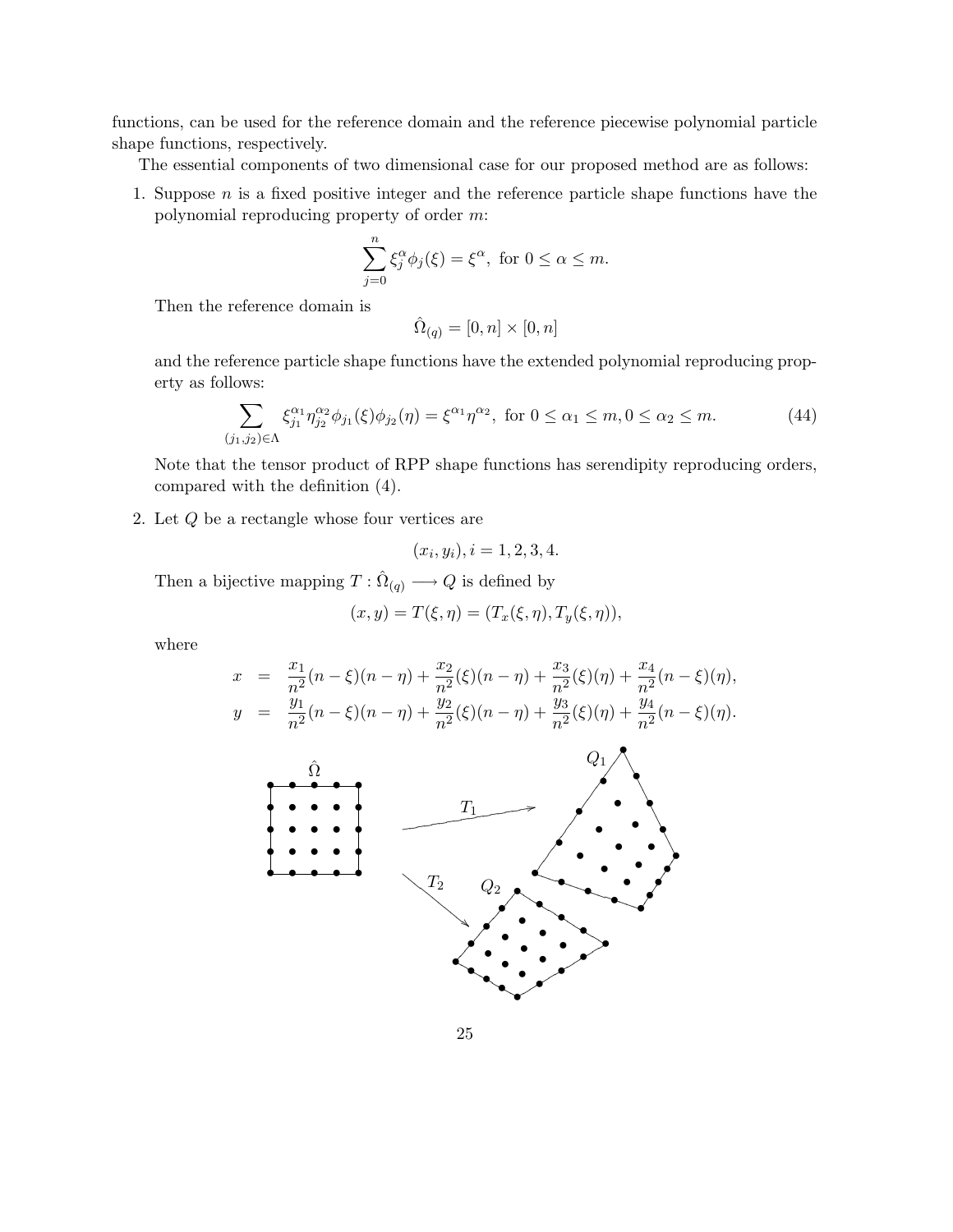Let

$$
\phi^*_{(j_1,j_2)}(x,y) = \phi_{(j_1,j_2)}(T^{-1}(x,y)),
$$

where

$$
\phi_{(j_1,j_2)}(\xi,\eta) = \phi_{j_1}(\xi) \times \phi_{j_2}(\eta).
$$

Then the transformed particle shape functions have the polynomial reproducing property as follows:

**Lemma 6.1.** Suppose the reproducing property  $(44)$  holds for

 $0 \leq (\alpha_1 + \alpha_2) \leq m$ .

Then the transformed particle shape functions have the following reproducing order

$$
\sum_{(j_1,j_2)\in\Lambda} x_{j_1}^{\beta_1} y_{j_2}^{\beta_2} \phi_{(j_1,j_2)}^*(x,y) = x^{\beta_1} y^{\beta_2}, \text{ for } 0 \leq (\beta_1 + \beta_2) \leq m/2.
$$

*Proof.* Suppose  $(\beta_1 + \beta_2) \le m/2$ , then we have

$$
\sum_{(j_1,j_2)} x_{j_1}^{\beta_1} y_{j_2}^{\beta_2} \phi_{(j_1,j_2)}^*(x,y) = \sum_{(j_1,j_2)} [T_x(\xi_{j_1}, \eta_{j_2})]^{\beta_1} [T_y(\xi_{j_1}, \eta_{j_2})]^{\beta_2} [\phi_{(j_1,j_2)} \circ T^{-1}](x,y)
$$
  
\n
$$
= \sum_{(j_1,j_2)} [T_x(\xi_{j_1}, \eta_{j_2})]^{\beta_1} [T_y(\xi_{j_1}, \eta_{j_2})]^{\beta_2} \phi_{j_1}(\xi) \phi_{j_2}(\eta)
$$
  
\n
$$
= \sum_{(j_1,j_2)} \left[ \sum_{0 \le s,t \le (\beta_1 + \beta_2)} C_{st} \cdot (\xi_{j_1})^s (\eta_{j_2})^t \phi_{j_1}(\xi) \phi_{j_2}(\eta) \right] \text{ (by expansion)}
$$
  
\n
$$
= \sum_{0 \le s,t \le (\beta_1 + \beta_2)} C_{st} \left[ \sum_{(j_1,j_2)} (\xi_{j_1})^s (\eta_{j_2})^t \phi_{j_1}(\xi) \phi_{j_2}(\eta) \right]
$$
  
\n
$$
= \sum_{0 \le s,t \le (\beta_1 + \beta_2)} C_{st} \cdot (\xi)^s (\eta)^t (\text{ since } (s+t) \le 2(\beta_1 + \beta_2) \le m)
$$
  
\n
$$
= T_x(\xi, \eta)^{\beta_1} T_y(\xi, \eta)^{\beta_2} (\text{ by factoring})
$$
  
\n
$$
= x^{\beta_1} y^{\beta_2}.
$$

3. Let  $\hat{\Omega}_{(t)}$  be a right-angle triangle whose vertices are  $(0,0), (3,0), (0,3)$  and consider 10 particles in  $\hat{\Omega}_{(t)}$  as follows:

$$
\begin{array}{cc} (0,3) \\ (0,2) & (1,2) \\ (0,1) & (1,1) & (2,1) \\ (0,0) & (1,0) & (2,0) & (3,0) \end{array}
$$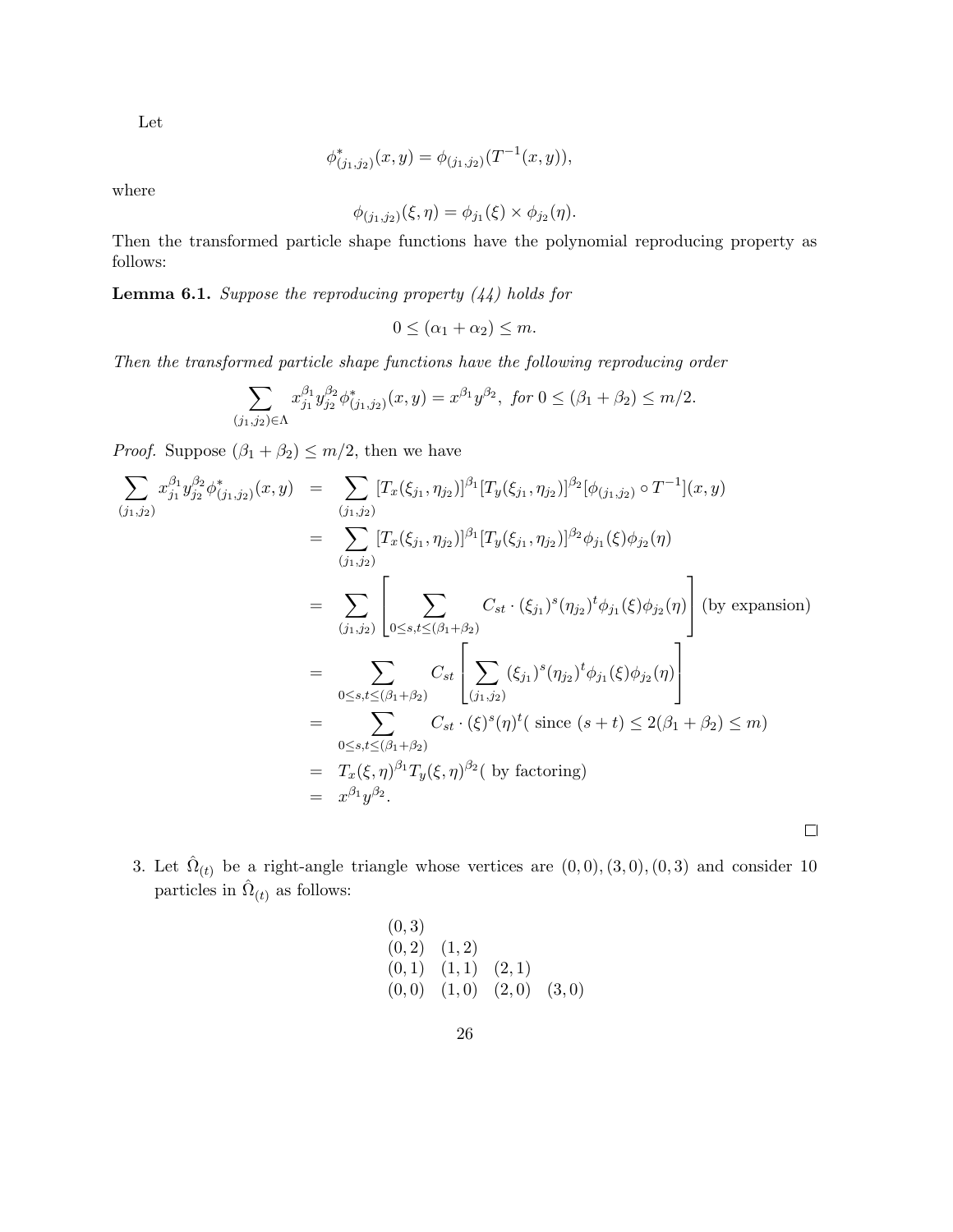Suppose the Lagrange interpolating polynomials associated with these ten particles are the reference particle shape functions. Then the reference particle shape functions are global polynomials, and satisfies the Kronecker delta property and the reproducing property (44) of order 3. However, this is not the best choice for the reference particle shape function for the triangular reference patch  $\hat{\Omega}_{(t)}$ . The piecewise polynomial reference particle shape functions with much smaller support are desirable.

4. The convolution of the characteristic function  $\chi_{Q_k}$  of a patch set  $Q_k$  and the conical window function  $A(1 - (\frac{x}{s}))$  $\left(\frac{x}{\delta}\right)^2)^l(1-(\frac{x}{\delta})$  $(\frac{\hbar}{\delta})^2)^l$  is piecewise polynomial, even though it becomes more complex than the one dimensional case. Indeed, the partition of unity shape functions

$$
\chi_{Q_k}*[A(1-(\frac{x}{\delta})^2)^l(1-(\frac{y}{\delta})^2)^l]
$$

are the double integrals of the polynomial  $A(1 - (\frac{x}{s})^2)^l (1 - (\frac{y}{s})^2)^l$  over the small regions  $\delta$ <sup>'</sup>  $\delta$  $[x-\delta, x+\delta] \times [y-\delta, y+\delta] \cap Q_k$  which are either a triangle or a rectangle. Here, as before,

$$
A^{-1} = \int_{-\delta}^{\delta} (1 - (\frac{x}{\delta})^2)^l dx \int_{-\delta}^{\delta} (1 - (\frac{y}{\delta})^2)^l dy,
$$

and l is an integer with  $2 \leq l \leq \infty$ .

We elaborate these arguments in the forthcoming papers.

### Appendix

In this appendix, we construct the reference particle shape functions for patch-wise equally spaced particles in the following cases:

- $\mathcal{C}^0$  particle shape functions with reproducing property of order 3, corresponding to the particles in  $[0, n](n \geq 8)$ .
- $\mathcal{C}^1$  particle shape functions with reproducing property of order 2, corresponding to the particles in  $[0, n](n \geq 8)$ , which are shown in section 3.
- $\mathcal{C}^0$  particle shape functions with reproducing property of order 5, corresponding to the particles in  $[0, n](n \geq 12)$ .
- $\mathcal{C}^1$  particle shape functions with reproducing property of order 4, corresponding to the particles in  $[0, n](n \ge 12)$ .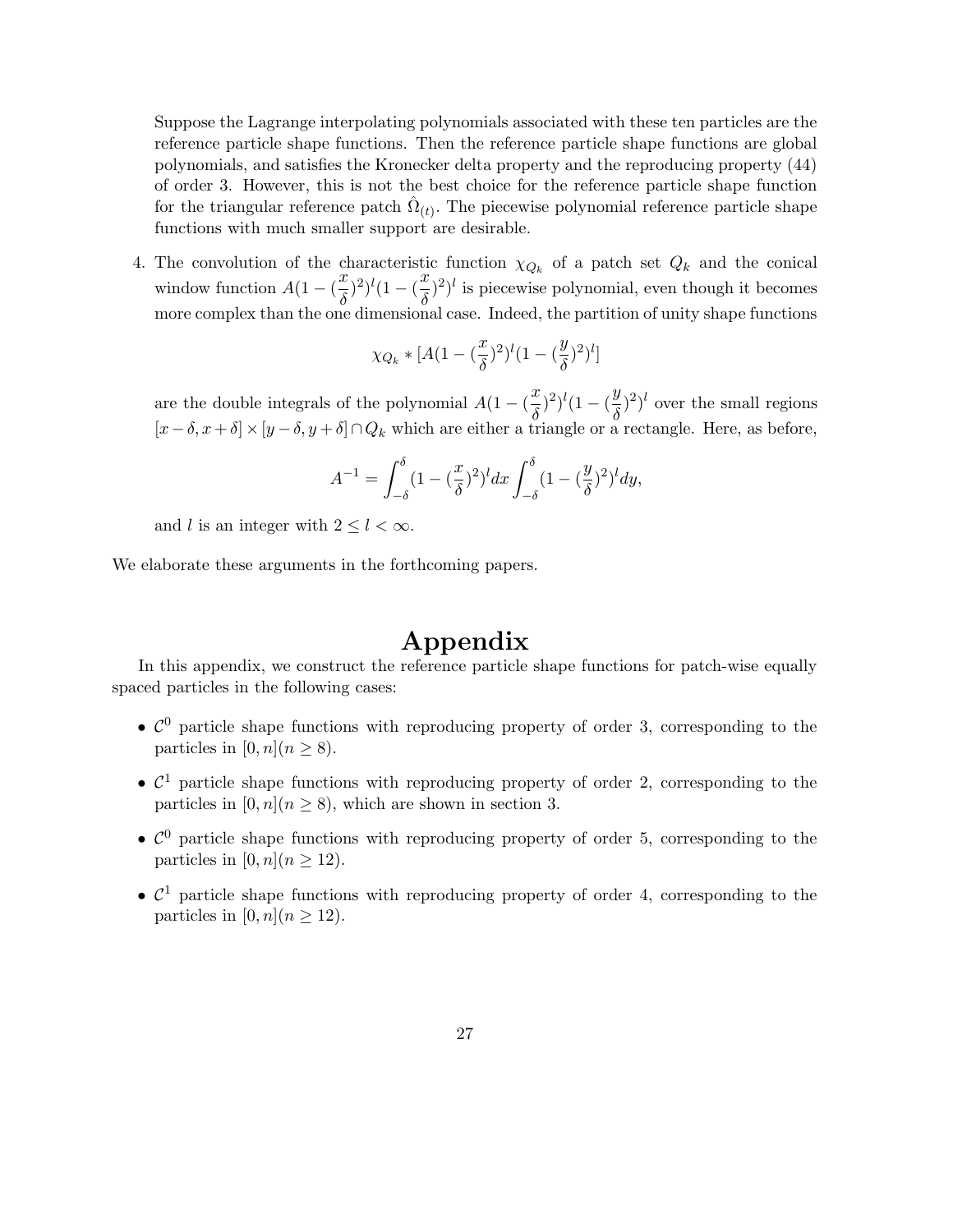## A Piecewise polynomial  $\mathcal{C}^0$  particle shape functions of reproducing order 3 whose supports are subsets of  $[0, n]$

It is shown in [24] that the basic  $\mathcal{C}^0$ -particle shape function with support  $[-2, 2]$  and reproducing property of order 3 for uniformly distributed particles is uniquely determined as follows:

$$
\phi_{([-2,2];0;3)}(x) = \begin{cases} \frac{1}{6}(x+1)(x+2)(x+3) & x \in [-2,-1] \\ -\frac{1}{2}(x-1)(x+1)(x+2) & x \in [-1,0] \\ \frac{1}{2}(x-2)(x-1)(x+1) & x \in [0,1] \\ -\frac{1}{6}(x-3)(x-2)(x-1) & x \in [1,2] \end{cases}
$$

As before, since  $\phi_{(x_0)}([0,2], \phi_{(x_1)}([0,2], \phi_{(x_2)}([0,2], \text{ and } \phi_{(x_3)}([0,2])$  are polynomials, that part of these piecewise polynomial particle shape functions can be globally extended. Note that  $n$  must be greater than or equal to 8.

1. The extended particle shape function corresponding to the particle  $x_0 = 0$  is the following:

$$
\phi_{(x_0)}(x) = \begin{cases}\n-\frac{1}{6}(x-3)(x-2)(x-1) & x \in [0,2] \cup (-\infty,0] \\
0 & x \notin (-\infty,2]\n\end{cases}
$$

2. The extended particle shape function corresponding to the particle  $x_1 = 1$  is the following:

$$
\phi_{(x_1)}(x) = \begin{cases} \frac{1}{2}(x-3)(x-2)x & x \in [0,2] \cup (-\infty,0] \\ \phi_{([-2,2];0;3)}(x-1) & x \in [2,3] \\ 0 & x \notin (-\infty,3] \end{cases}
$$

3. The extended particle shape function corresponding to the particle  $x_2 = 2$  is the following:

$$
\phi_{(x_2)}(x) = \begin{cases}\n-\frac{1}{2}(x-3)(x-1)x & x \in [0,2] \cup (-\infty,0] \\
\phi_{([-2,2];0;3)}(x-2) & x \in [2,4] \\
0 & x \notin (-\infty,4]\n\end{cases}
$$

4. The extended particle shape function corresponding to the particle  $x_3 = 3$  is the following:

$$
\phi_{(x_3)}(x) = \begin{cases} \frac{1}{6}(x-2)(x-1)x & x \in [0,2] \cup (-\infty,0] \\ \phi_{([-2,2];0;3)}(x-3) & x \in [2,5] \\ 0 & x \notin (-\infty,5] \end{cases}
$$

5. For particle  $x_j$   $(j = 4, 5, \cdots, n-4)$ 

$$
\phi_{(x_j)}(x) = \phi_{([-2,2];0,3)}(x-j)
$$

6. For particle  $x_j$   $(j = n - 3, n - 2, n - 1, n)$ 

$$
\phi_{(x_j)}(x) = \phi_{(x_{n-j})}(-(x - n))
$$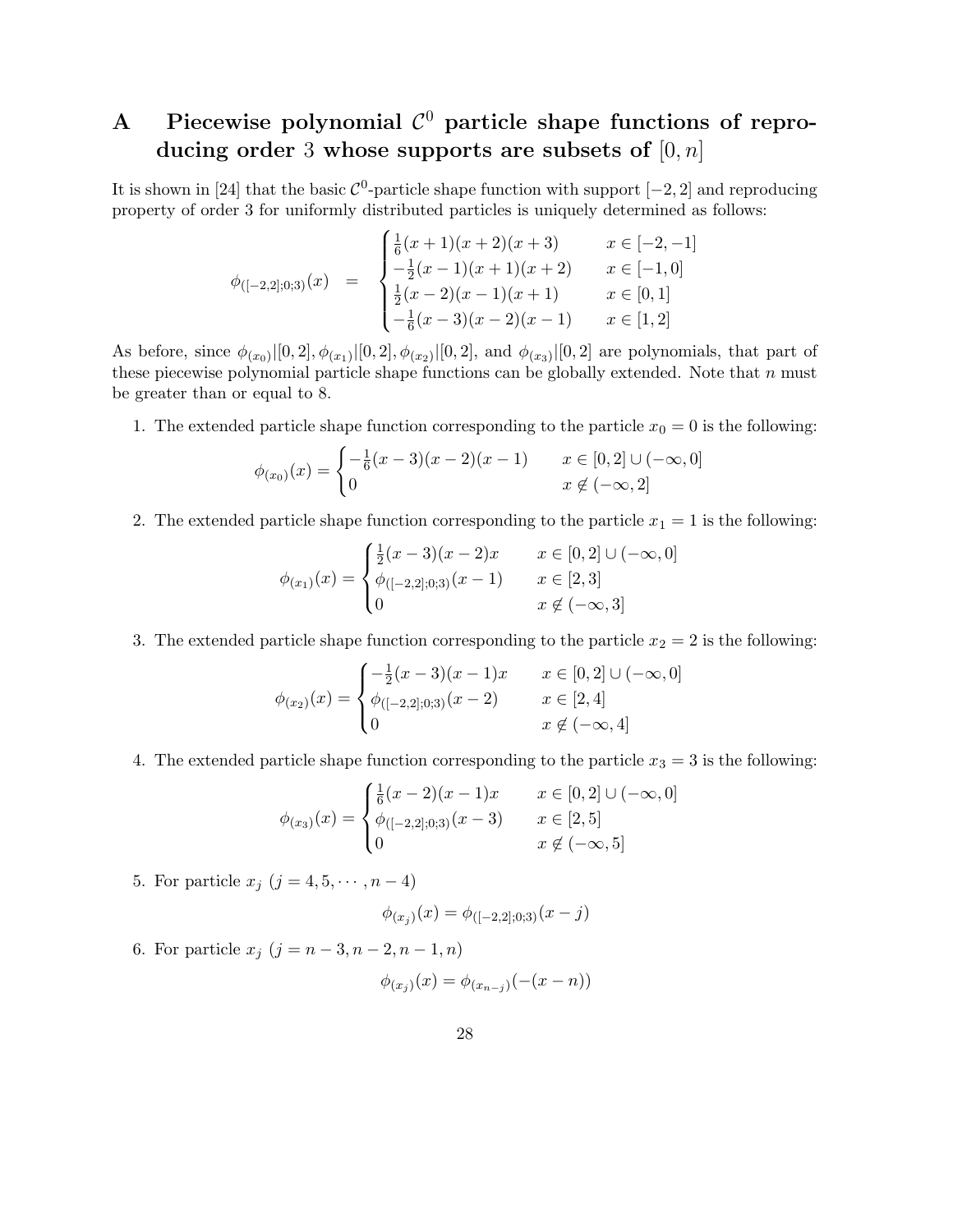#### $\bf{B}$  $C^0$  particle shape functions of reproducing order 5 whose supports are subsets of  $[0, n]$

The basic  $\mathcal{C}^0$ -particle shape function with support  $[-3, 3]$  and reproducing property of order 5 for uniformly distributed particles is uniquely determined as follows ([24]):

$$
\phi_{([-3,3];0;5)}(x) = \begin{cases}\n\frac{1}{120}(x+1)(x+2)(x+3)(x+4)(x+5) & x \in [-3,-2], \\
-\frac{1}{24}(x-1)(x+1)(x+2)(x+3)(x+4) & x \in [-2,-1], \\
\frac{1}{12}(x-2)(x-1)(x+1)(x+2)(x+3) & x \in [-1,0], \\
-\frac{1}{12}(x-3)(x-2)(x-1)(x+1)(x+2) & x \in [0,1], \\
\frac{1}{24}(x-4)(x-3)(x-2)(x-1)(x+1) & x \in [1,2], \\
-\frac{1}{120}(x-5)(x-4)(x-3)(x-2)(x-1) & x \in [2,3].\n\end{cases}
$$

Since  $\phi_{(x_0)}|_{[0,3]}, \phi_{(x_1)}|_{[0,3]}, \phi_{(x_2)}|_{[0,3]}, \phi_{(x_3)}|_{[0,3]}, \phi_{(x_4)}|_{[0,3]},$  and  $\phi_{(x_5)}|_{[0,3]}$  are polynomials, that part of these piecewise polynomial particle shape functions can be globally extended. Note that n must be greater than or equal to 12.

1. The extended particle shape function corresponding to the particle  $x_0 = 0$  is the following:

$$
\phi_{(x_0)}(x) = \begin{cases}\n-\frac{1}{120}(x-5)(x-4)(x-3)(x-2)(x-1) & x \in [0,3] \cup (-\infty,0] \\
0 & x \notin [-\delta,3]\n\end{cases}
$$

2. The extended particle shape function corresponding to the particle  $x_1 = 1$  is the following:

$$
\phi_{(x_1)}(x) = \begin{cases} \frac{1}{24}(x-5)(x-4)(x-3)(x-2)x & x \in [0,3] \cup (-\infty,0] \\ \phi_{([-3,3];0;5)}(x-1) & x \in [3,4] \\ 0 & x \notin (-\infty,4] \end{cases}
$$

3. The extended particle shape function corresponding to the particle  $x_2 = 2$  is the following:

$$
\phi_{(x_2)}(x) = \begin{cases}\n-\frac{1}{12}(x-5)(x-4)(x-3)(x-1)x & x \in [0,3] \cup (-\infty,0] \\
\phi_{([-3,3];0;5)}(x-2) & x \in [3,5] \\
0 & x \notin (-\infty,5]\n\end{cases}
$$

4. The extended particle shape function corresponding to the particle  $x_3 = 3$  is the following:

$$
\phi_{(x_3)}(x) = \begin{cases} \frac{1}{12}(x-5)(x-4)(x-2)(x-1)x & x \in [0,3] \cup (-\infty,0] \\ \phi_{([-3,3];0;5)}(x-3) & x \in [3,6] \\ 0 & x \notin (-\infty,6] \end{cases}
$$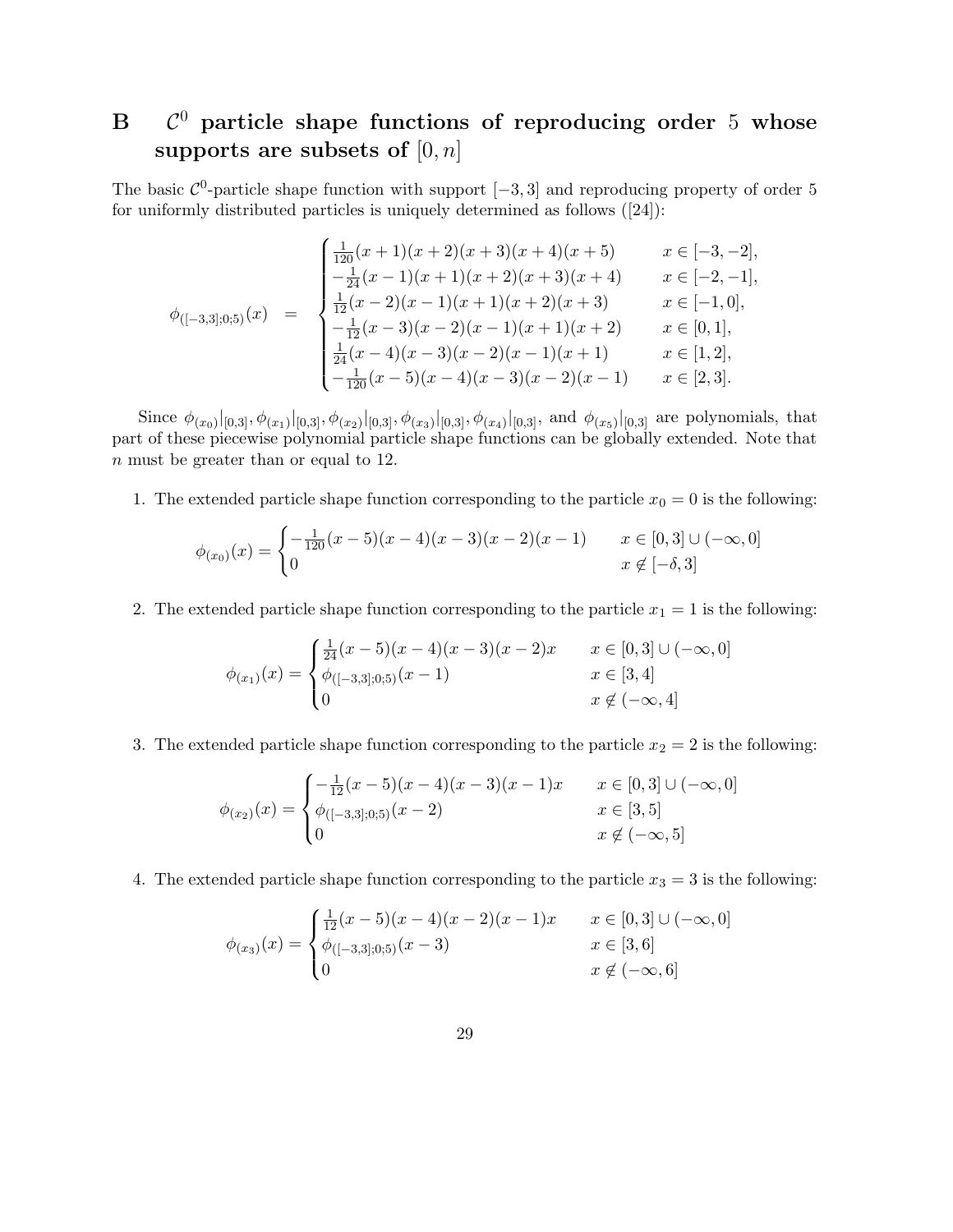5. The extended particle shape function corresponding to the particle  $x_4 = 4$  is the following:

$$
\phi_{(x_4)}(x) = \begin{cases}\n-\frac{1}{24}(x-5)(x-3)(x-2)(x-1)x & x \in [0,3] \cup (-\infty,0] \\
\phi_{([-3,3];0,5)}(x-4) & x \in [3,7] \\
0 & x \notin (-\infty,7]\n\end{cases}
$$

6. The extended particle shape function corresponding to the particle  $x_5 = 5$  is the following:

$$
\phi_{(x_5)}(x) = \begin{cases} \frac{1}{120}(x-4)(x-3)(x-2)(x-1)x & x \in [0,3] \cup (-\infty,0] \\ \phi_{([-3,3];0,5)}(x-5) & x \in [3,8] \\ 0 & x \notin (-\infty,8] \end{cases}
$$

7. For particle  $x_j$   $(j = 6, 7, \dots, n - 6)$ 

$$
\phi_{(x_j)}(x) = \phi_{([-3,3];0;5)}(x-j)
$$

8. For particle  $x_j$   $(j = n - 5, n - 4, n - 3, n - 2, n - 1, n)$ 

$$
\phi_{(x_j)}(x) = \phi_{(x_{n-j})}(-(x - n))
$$

## $C$   $C<sup>1</sup>$  particle shape functions of reproducing order 4 whose supports are subsets of  $[0, n]$

The basic  $\mathcal{C}^1$ -particle shape function with support  $[-3, 3]$  and reproducing property of order 4 for uniformly distributed particles is uniquely determined as follows ([24]):

$$
\phi_{([-3,3];1;4)}(x) = \begin{cases}\n\frac{1}{120}x(x+2)(x+3)^2(x+7) & x \in [-3,-2] \\
-\frac{1}{24}(x+1)(x+2)(x^3+6x^2-3x-24) & x \in [-2,-1] \\
\frac{1}{12}(x+1)(x^4+2x^3-15x^2-12x+12) & x \in [-1,0] \\
-\frac{1}{12}(x-1)(x^4-2x^3-15x^2+12x+12) & x \in [0,1] \\
\frac{1}{24}(x-2)(x-1)(x^3-6x^2-3x+24) & x \in [1,2] \\
-\frac{1}{120}(x-7)(x-3)^2(x-2)x & x \in [2,3]\n\end{cases}
$$

As mentioned above, since  $\phi_{(x_0)}|_{[0,3]}, \phi_{(x_1)}|_{[0,3]}, \phi_{(x_2)}|_{[0,3]}, \phi_{(x_3)}|_{[0,3]}, \phi_{(x_4)}|_{[0,3]},$  and  $\phi_{(x_5)}|_{[0,3]}$  are polynomials, that part of these piecewise polynomial particle shape functions can be globally extended. Note that  $n$  should be greater than or equal to 12.

1. The extended particle shape function corresponding to the particle  $x_0 = 0$  is the following:

$$
\phi_{(x_0)}(x) = \begin{cases} \frac{1}{5400}(x-5)(x-4)(x-3)^2(x-2)(x-1)(8x+15) & x \in [0,3] \cup (-\infty,0] \\ 0 & x \notin (-\infty,3] \end{cases}
$$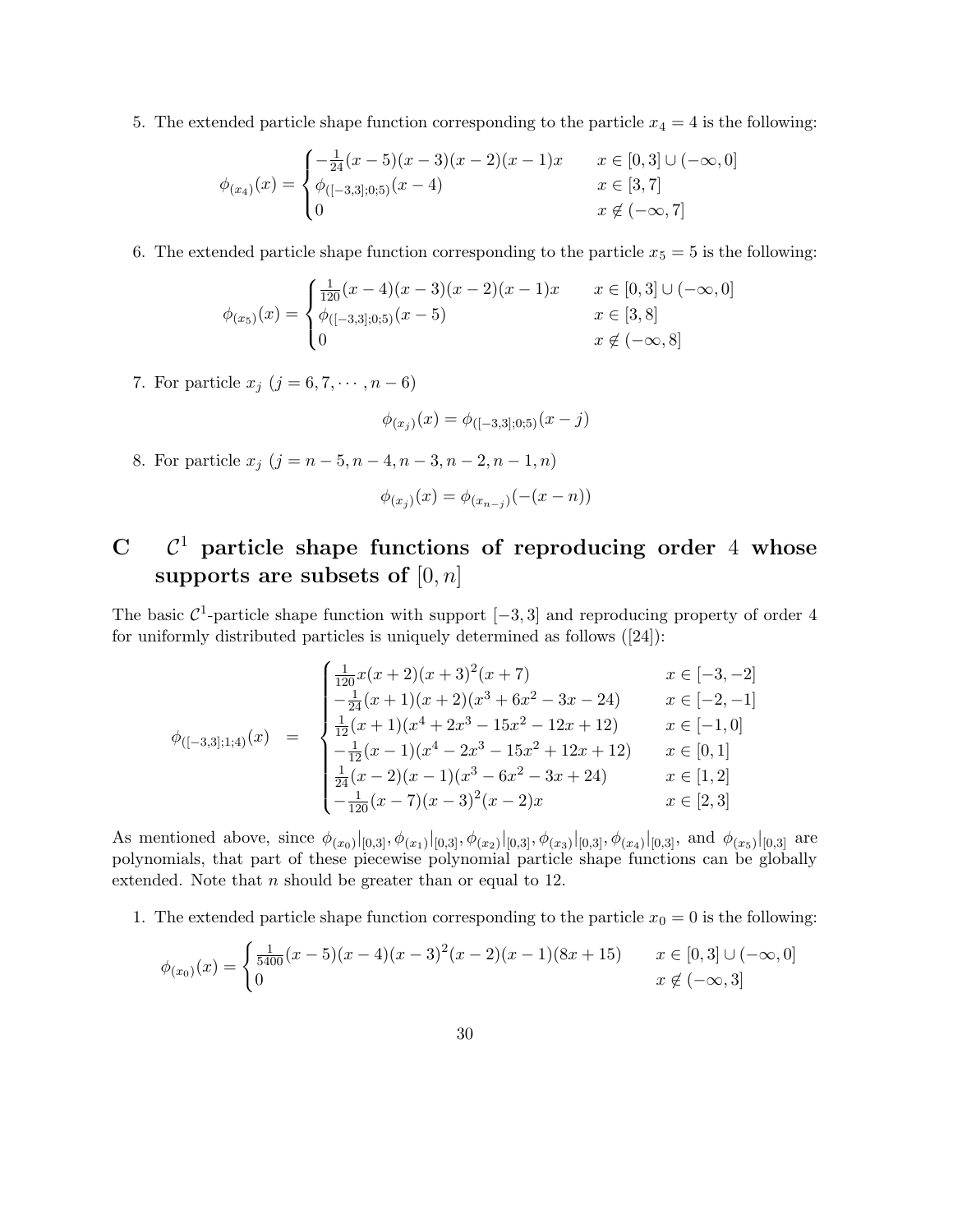2. The extended particle shape function corresponding to the particle  $x_1 = 1$  is the following:

$$
\phi_{(x_1)}(x) = \begin{cases}\n-\frac{1}{1080}(x-5)(x-4)(x-3)(x-2)x(8x^2-17x-36) & x \in [0,3] \cup (-\infty,0] \\
\phi_{([-3,3];1;4)}(x-1) & x \in [3,4] \\
0 & x \notin (-\infty,4]\n\end{cases}
$$

3. The extended particle shape function corresponding to the particle  $x_2 = 2$  is the following:

$$
\phi_{(x_2)}(x) = \begin{cases} \frac{1}{540}(x-5)(x-4)(x-3)(x-1)x(8x^2-25x-27) & x \in [0,3] \cup (-\infty,0] \\ \phi_{([-3,3];1;4)}(x-2) & x \in [3,5] \\ 0 & x \notin (-\infty,5] \end{cases}
$$

4. The extended particle shape function corresponding to the particle  $x_3 = 3$  is the following:

$$
\phi_{(x_3)}(x) = \begin{cases}\n-\frac{1}{540}(x-5)(x-4)(x-2)(x-1)x(8x^2-33x-18) & x \in [0,3] \cup (-\infty,0] \\
\phi_{([-3,3];1;4)}(x-3) & x \in [3,6] \\
0 & x \notin (-\infty,6]\n\end{cases}
$$

5. The extended particle shape function corresponding to the particle  $x_4 = 4$  is the following:

$$
\phi_{(x_4)}(x) = \begin{cases} \frac{1}{1080}(x-5)(x-3)(x-2)(x-1)x(8x^2-41x-9) & x \in [0,3] \cup (-\infty,0] \\ \phi_{([-3,3];1;4)}(x-4) & x \in [3,7] \\ 0 & x \notin (-\infty,7] \end{cases}
$$

6. The extended particle shape function corresponding to the particle  $x_5 = 5$  is the following:

$$
\phi_{(x_5)}(x) = \begin{cases}\n-\frac{1}{5400}(x-4)(x-3)(x-2)(x-1)x^2(8x-49) & x \in [0,3] \cup (-\infty,0] \\
\phi_{([-3,3];1;4)}(x-5) & x \in [3,8] \\
0 & x \notin (-\infty,8]\n\end{cases}
$$

7. For particle  $x_j$   $(j = 6, 7, \dots, n - 6)$ 

$$
\phi_{(x_j)}(x) = \phi_{([-3,3];1;4)}(x-j)
$$

8. For particle  $x_j$   $(j = n - 5, n - 4, n - 3, n - 2, n - 1, n)$ 

$$
\phi_{(x_j)}(x) = \phi_{(x_{n-j})}(-(x - n))
$$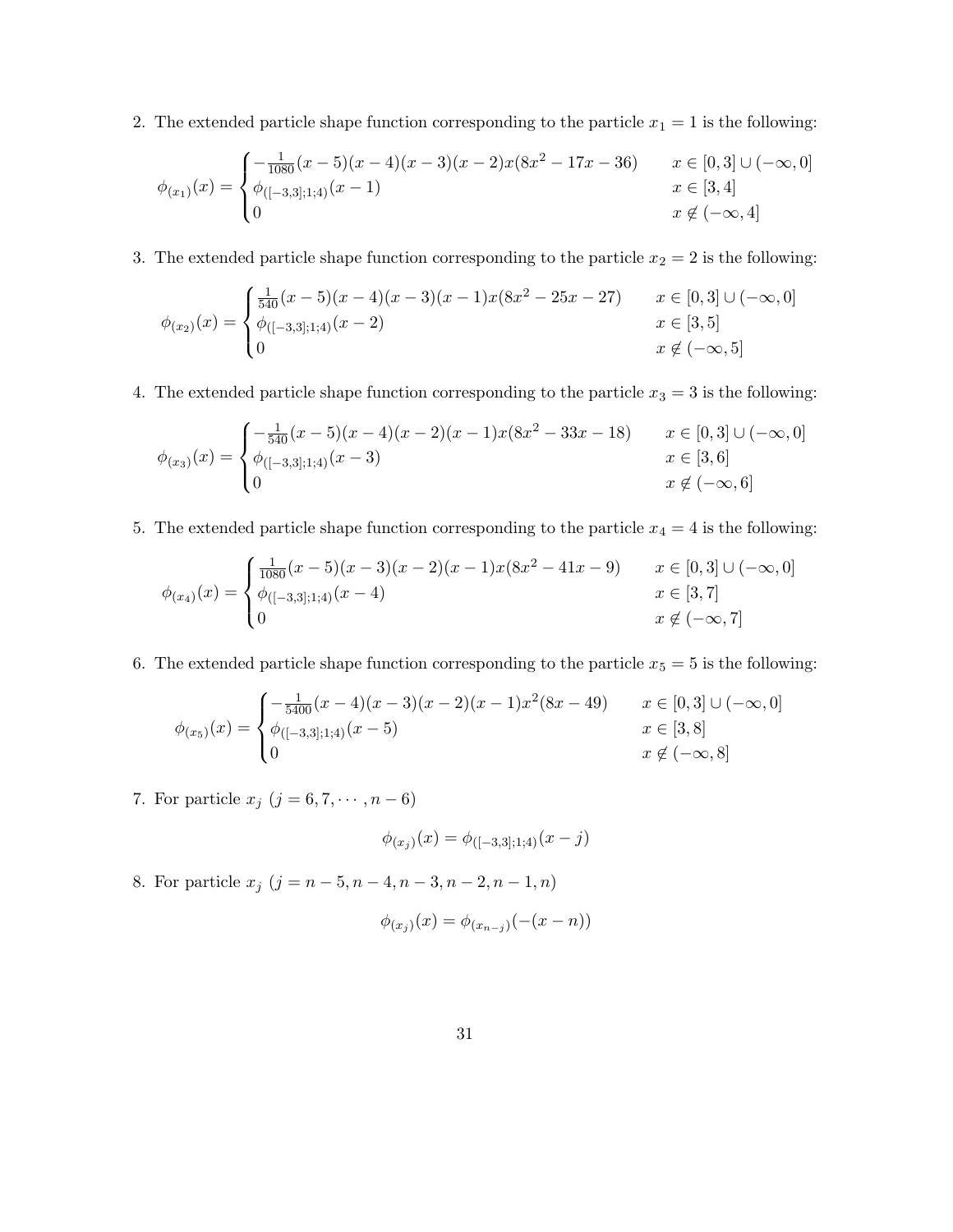### References

- [1] Atluri, S. and Shen, S.: The Meshless Method, Tech Science Press, 2002.
- [2] Babuska, I., Banerjee, U., Osborn, J.E.: Survey of meshless and generalized finite element methods:A unified appraoch, Acta Numerica, Cambridge Press (2003) 1-125.
- [3] Babuska, I., Banerjee, U., Osborn, J.E.: Generalized finite element methods:Main Ideas, Results, and Perspectives, Int. J. of Computational Methods, Vol. 1 (2004) 67-103.
- [4] Babuska, I., Banerjee, U., Osborn, J.E.: On the approximability and the selection of particle shape functions, Numer. math. 96 (2004) 601-640.
- [5] Babuška I. and Oh, H.-S.: The p-Version of the Finite Element Method for Domains with Corners and for Infinite Domains, Number. Meth. PDEs., 6, pp 371-392 (1990).
- [6] Ciarlet, P.G. : Basic Error Estimates for Elliptic Problems, Hanbook of Numerical Analysis, Vol II, North Hollnad, 1991.
- [7] Dahman, W., Goodman, T.N.T., and Micchelli, C.A. Compactly Supported Fundamental Functions for Spline Interpolation, Numer. Math. 52 (1988) 639-664.
- [8] Duarte, C.A. and Oden, J.T.: Hp clouds-a meshless method to solve boundary vale problems, Technical Report 95-05, TICAM, The University of Texas as Austin, May 1995.
- [9] Duarte, C.A. and Oden, J.T.: An hp adaptive method using clouds, Compter methods in App. Mech. Engrg, Vol. 139 (1996) 237-262.
- [10] Han, W. and Meng, X. :Error alnalysis of reproducing kernel particle method, Comput. Meth. Appl. Mech. Engrg. 190 (2001) 6157-6181.
- [11] Han, W. and Meng, X. :On a Meshfree method for singular problems, CMES(Tech Science Press), 3 (2002) 65-76.
- [12] Kim, J. G., Oh, H.-S., and Jeong, J.W. :The Closed Form Reroducing Kernel Partcle Shape Functions: Part 2. Non-Uniformly Distributed Particles, submitted to Comput. Methods Appl. Mech. Engrg. (2006).
- [13] Lancaster, P. and K. Salkauskas :Surfaces Generated by Moving Least Squares methods, Math. of Com., 37 (1981) 141-158.
- [14] Levin, D. :The Approximation Power of Moving Least Squares, Math. of Com., 67 (1998)1517-1531.